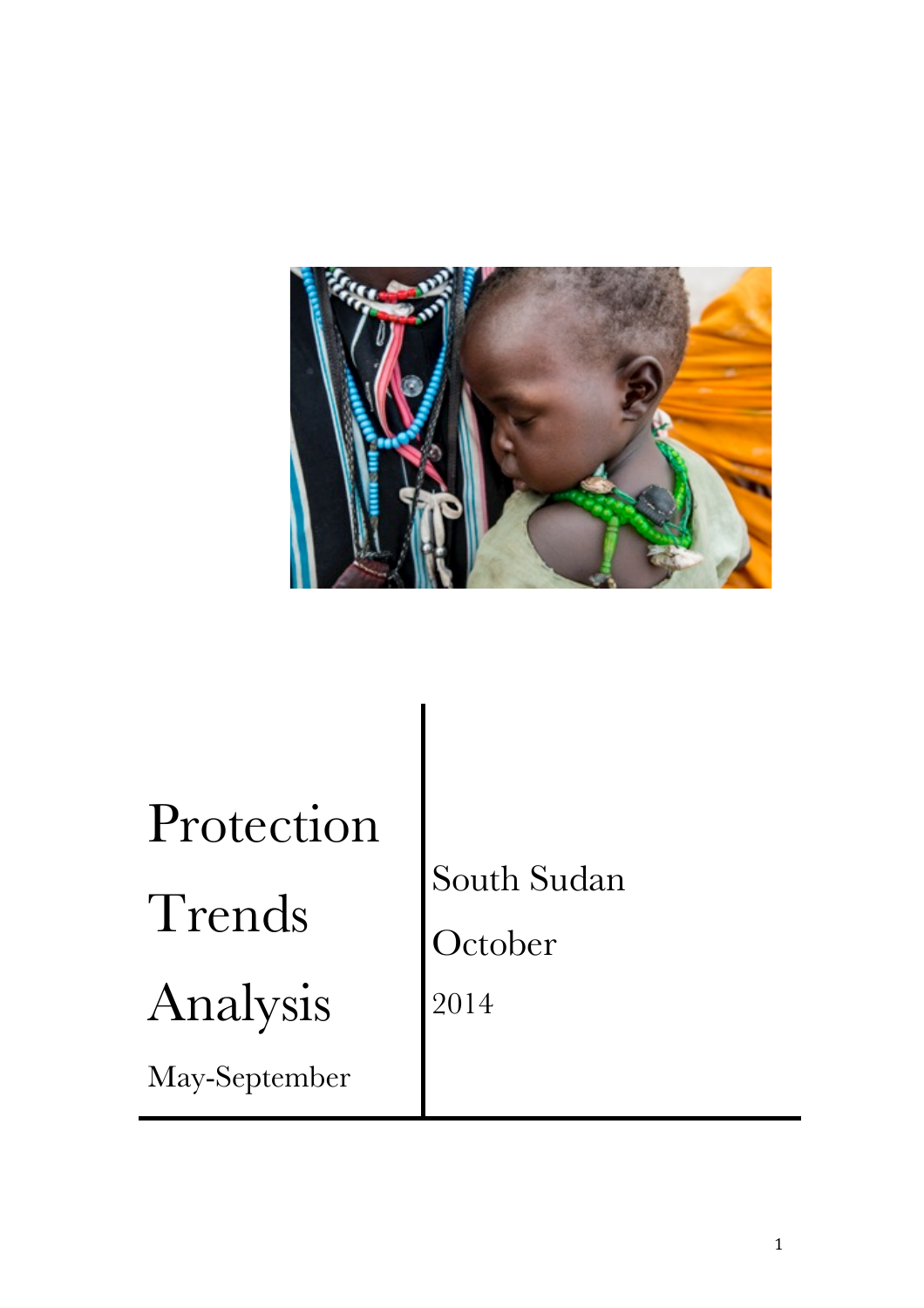# **Table of Contents**

| <b>EXECUTIVE SUMMARY</b>                                | 3  |  |
|---------------------------------------------------------|----|--|
| <b>RECOMMENDATIONS</b>                                  | 5  |  |
| BEYOND GREATER UPPER NILE: SPREAD OF INSTABILITY        | 9  |  |
| <b>BACKGROUND TO THE CONFLICT IN LAKES STATE</b>        | 9  |  |
| <b>INTERNAL INSTABILITY AND CONFLICT IN LAKES STATE</b> | 10 |  |
| <b>IMPACT OF VIOLENCE ON THE POPULATION OF LAKES</b>    | 10 |  |
| THE WIDER CONFLICT IN SOUTH SUDAN                       | 11 |  |
| FREEDOM TO MOVE, FREEDOM TO MAKE CHOICES                | 12 |  |
| <b>UNMISS POC SITE IN BOR, JONGLEI STATE</b>            | 12 |  |
| <b>ONWARD OPTIONS</b>                                   | 13 |  |
| <b>VIOLENCE DURING MOVEMENT</b>                         | 13 |  |
| <b>COERCED MOVEMENT</b>                                 | 13 |  |
| <b>MINES AND OTHER EXPLOSIVE REMNANTS OF WAR</b>        | 14 |  |
| <b>RISKS TO CHILDREN IN THE CONFLICT</b>                | 14 |  |
| <b>VIOLENCE AGAINST CHILDREN</b>                        | 14 |  |
| <b>RECRUITMENT OF CHILDREN</b>                          | 14 |  |
| <b>FORCED TO CROSS BORDERS</b>                          | 15 |  |
| <b>PROTECTING CIVILIANS</b>                             | 15 |  |
| <b>PROTECTION THREATS AROUND THE UNMISS POC SITES</b>   | 16 |  |
| <b>PROTECTION THREATS INSIDE THE UNMISS POC SITES</b>   | 17 |  |
| <b>SHRINKING SPACE FOR CITIZENS AND CIVIL SOCIETY</b>   | 19 |  |
| <b>NGO BILL</b>                                         | 20 |  |
| <b>CONTROLLING PUBLIC DEBATE</b>                        | 21 |  |
| <b>CLOSING OPERATING SPACES</b>                         | 21 |  |
| <b>CONCLUSION</b>                                       | 22 |  |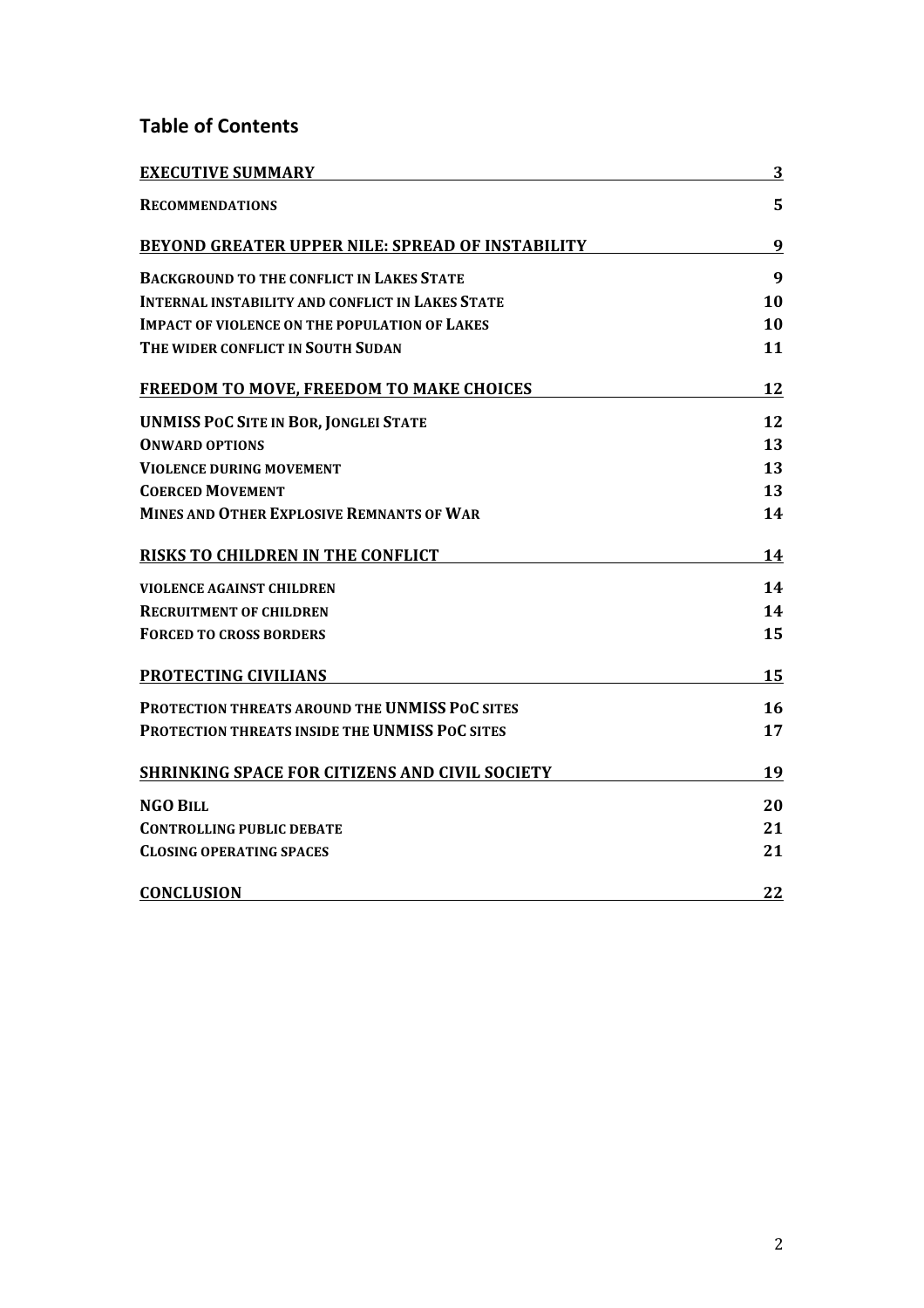# **Executive Summary**

The armed conflict in South Sudan, which began on 15 December 2013 with the outbreak of politically motivated violence, was based on presumed political loyalties along ethnic lines, and was precipitated by the internal conflict within the Government of the Republic of South Sudan (GRSS), and the Sudan People's Liberation Movement (SPLM). It split into those loyal to the Government and those loyal to opposition forces, which have subsequently engaged in violence and violence through their armed forces of the South Sudan People's Liberation Army (SPLA) and South Sudan People's Liberation Army/In Opposition (SPLA/IO) and proxy militias, and community armed groups. $<sup>1</sup>$ </sup>

The past ten months have seen significant violence against the civilian population in South Sudan, including direct violence, coercion and deliberate deprivation, perpetrated by all parties to the conflict with impunity. This conflict is fuelling food insecurity and forcing people to take on increasingly negative coping strategies as markets continue to lie destroyed and dormant, traders are unable to move goods safely around the country, and humanitarian actors attempt to respond in a fragile security environment. The reporting period May-September 2014 has witnessed an increase in negative coping strategies. Populations now have to move across and in proximity to conflict frontlines to access functioning markets or goods, and risk sexual violence and other dangers to guarantee security and safety of households.<sup>2</sup> With the dry season ahead the expectations are that violence will increase and so will displacement, dispersion and migration as people seek to ensure personal security and access to viable livelihoods options. This movement creates a significant challenge for the safety of populations and the provision of assistance.

This report aims to capture the main protection threats the population faced from May to September 2014, as well as other key trends. It aims to inform the response of all humanitarian actors to the protection threats faced by the civilian population in South Sudan. This report highlights five key issues in the context of the overall conflict and aims to influence dialogue around the viability of 'durable solutions' in 2015.

### **Beyond Greater Upper Nile**

While the humanitarian response has largely focused on the Greater Upper Nile region and key UNMISS Protection of Civilians (PoC) sites across the country, instability and violence has spread into other states as the broader national conflict continues to exacerbate localised tensions and grievances. As a result, more of the population have been exposed to acute protection threats and developed greater needs, which has exacerbated the conditions of populations already displaced. The example of Lakes State presents an important case study. Sharing a border with five states in South Sudan, including Unity, Jonglei and Central Equatoria, Lakes has seen an escalation in internal conflict caused by political unrest, inter-

<sup>&</sup>lt;sup>1</sup> For further analysis see *South Sudan: A Civil War By Any Other Name*, International Crisis Group, Africa Report No. 217, 10<sup>th</sup> April 2014.

<sup>&</sup>lt;sup>2</sup> See *Initial Rapid Needs Assessments* (IRNA), www.humanitarianresponse.info accessed 24 October 2014.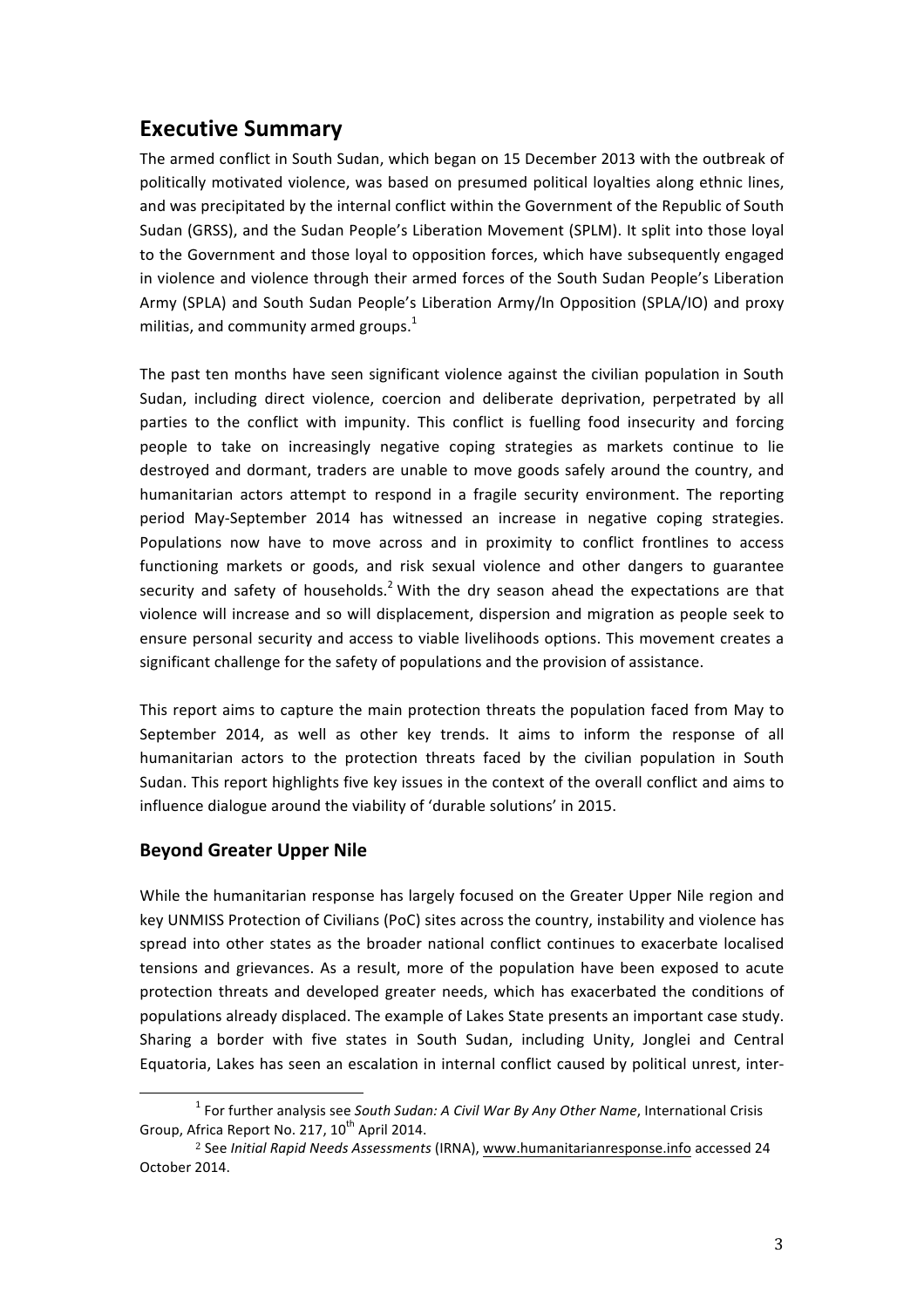communal violence and violence against women since the start of the year.

#### **Freedom to move, freedom to make choices**

There are over 1.8 million South Sudanese displaced in and outside of South Sudan<sup>3</sup>. This situation is expected to increase as the June-October rainy season ends and roads previously blocked allow people to move. However, since May 2014, a further 547,000 people have become internally displaced and 178,600 more have crossed borders to become refugees, demonstrating the tenacity of those who have become displaced.<sup>4</sup> While some of the population will resettle, others face multiple rounds of displacement as they move away from conflict, into another, and move towards assistance. Choices are often limited and many persons are unable to move free of harm. The added manipulation of movement by armed groups remains a concern.

#### **A lost generation: Risks to children in conflict**

Children in South Sudan risk many forms of violence that make it difficult for them to reintegrate into society. They are deprived education due to displacement or if they live in opposition areas when the Government withholds salaries for teachers in those areas. Children who become displaced and cross national borders to become refugees are then at risk of recruitment into armed groups including the SPLA, SPLA/IO and community defence forces. The social fabric of whole communities is then affected as children are frequently deployed to frontlines and engaged in military conflict and in some cases direct control and command. 

### **Protecting Civilians**

 

With an estimated population of almost 100,000 people living in UNMISS PoC sites and humanitarians expecting more arrivals as the rainy season ends around November, the issues of basic protection and rule of law continue to be a stumbling block to the human security of people in South Sudan. As the population has expanded, frustrations related to deteriorating conditions have grown amongst IDPs, humanitarians and UNMISS. as UNMISS is unable to meet the total protection needs of the population in the POC sites.

While there have been attempts at sustained and increased patrolling by UNMISS peacekeepers, for example in Bentiu the initiative has not been rolled out systematically across PoC sites and protection challenges remain, from the inappropriate handling of petty crime in the bases, to mismanagement of community tensions, or the lack of implementation of perimeter or key arterial route patrols to support moving populations. This is a concern in the context of a shrinking Rule of Law section within UNMISS and limited humanitarian resources to de-escalate tensions and criminality. Inside PoC sites, tensions between different population groups have increased risks to IDPs, humanitarian personnel and others working inside.

<sup>&</sup>lt;sup>3</sup> UN OCHA, *South Sudan Crisis Situation Report*, No. 56, 25 September 2014.

<sup>4</sup> UN OCHA, *South Sudan Crisis Situation Report*, No. 56, 25 September 2014.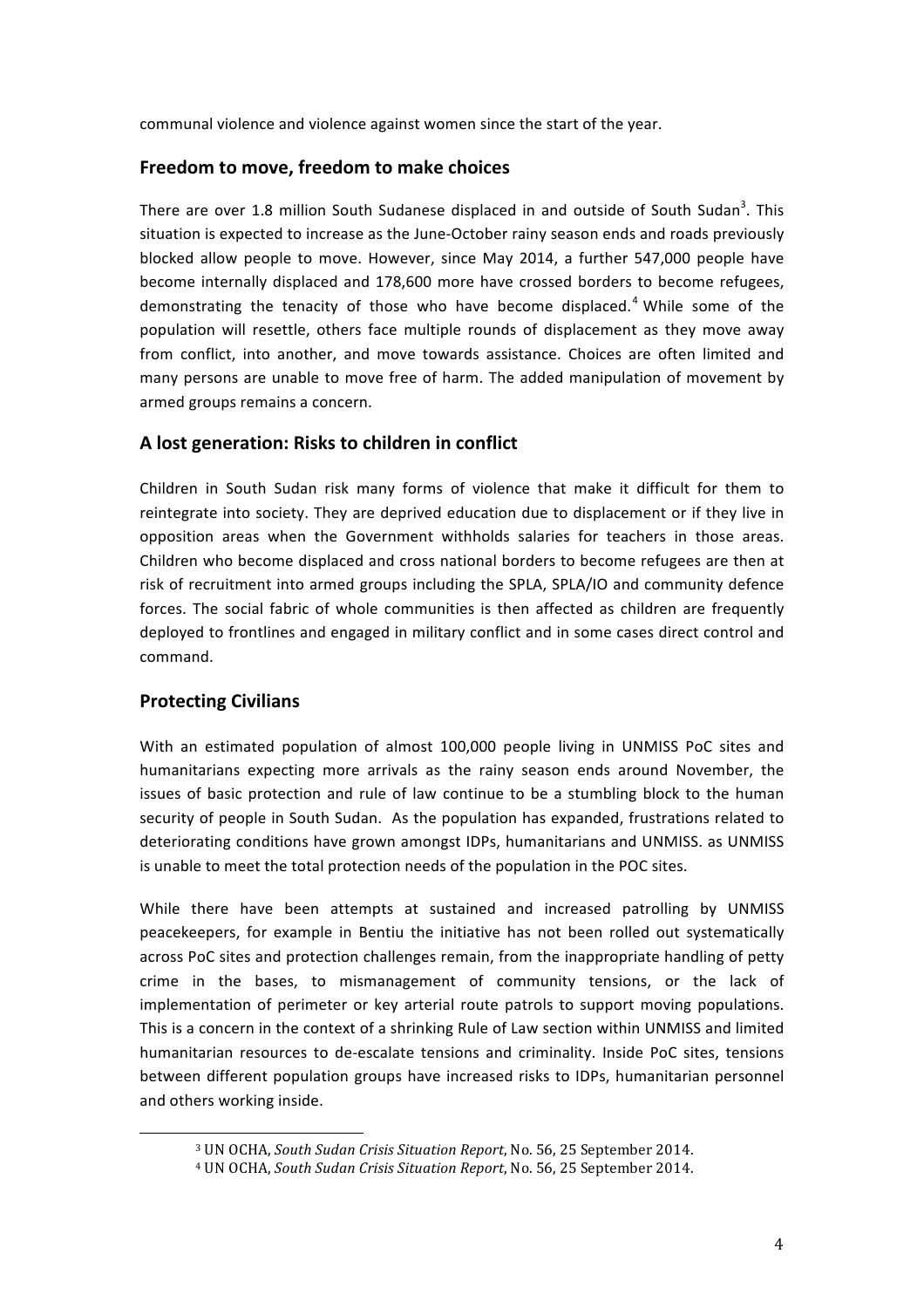### **Shrinking space for citizens and civil society**

Protection actors are concerned with the pressure placed on national organisations contributing to the humanitarian relief efforts. In addition, the curtailing of the work of human rights organizations, the media and other forums limits the potential for over-sight of the and its accountability to the needs of the population. This task cannot be fully outsourced to international actors. Ultimately it is the South Sudanese who must provide justice frameworks and a sustainable response to the crisis. Steps to end the harassment of journalists and media outlets by national security sector actors and stop any efforts to curtail national NGOs through an unconstitutional NGO bill will result in significant steps backwards of any attempt to bring a resolution to and recovery from this crisis in the longer term. 

### **Recommendations**

| 1. | The international community engages with the parties of the conflict and |
|----|--------------------------------------------------------------------------|
|    | encourages them to adhere to International Law to prevent the            |
|    | escalation and spread of conflict.                                       |
| 2. | Resolution 20155 (2014) is extended for 12 months, including Security    |
|    | Council guidance on increase of civilian protection components.          |
| 3. | UNMISS can improve efforts at patrolling; including dismounted           |
|    | patrolling, along key corridors of population movement.                  |
| 4. | Recognising the risks, the International Community should refrain from   |
|    | supporting forced disarmament initiatives.                               |
| 5. | Displacement tracking and protection monitoring mechanisms are           |
|    | established country wide to enable early warning and improve response    |
| 6. | All efforts are made to support affected populations seeking safety and  |
|    | assistance during the dry season, adhering to 'do no harm' principles.   |
| 7. | Education needs are prioritized in humanitarian response to make youth   |
|    | targeted programmes a focus in 2015.                                     |
| 8. | All actors become alert to the challenges of pending South Sudan         |
|    | legislation. Human rights and civil society organisations should be      |
|    | supported and common approaches developed to prevent the                 |
|    | implementation of legislation that compromises their safety and welfare. |
|    |                                                                          |
|    |                                                                          |
|    |                                                                          |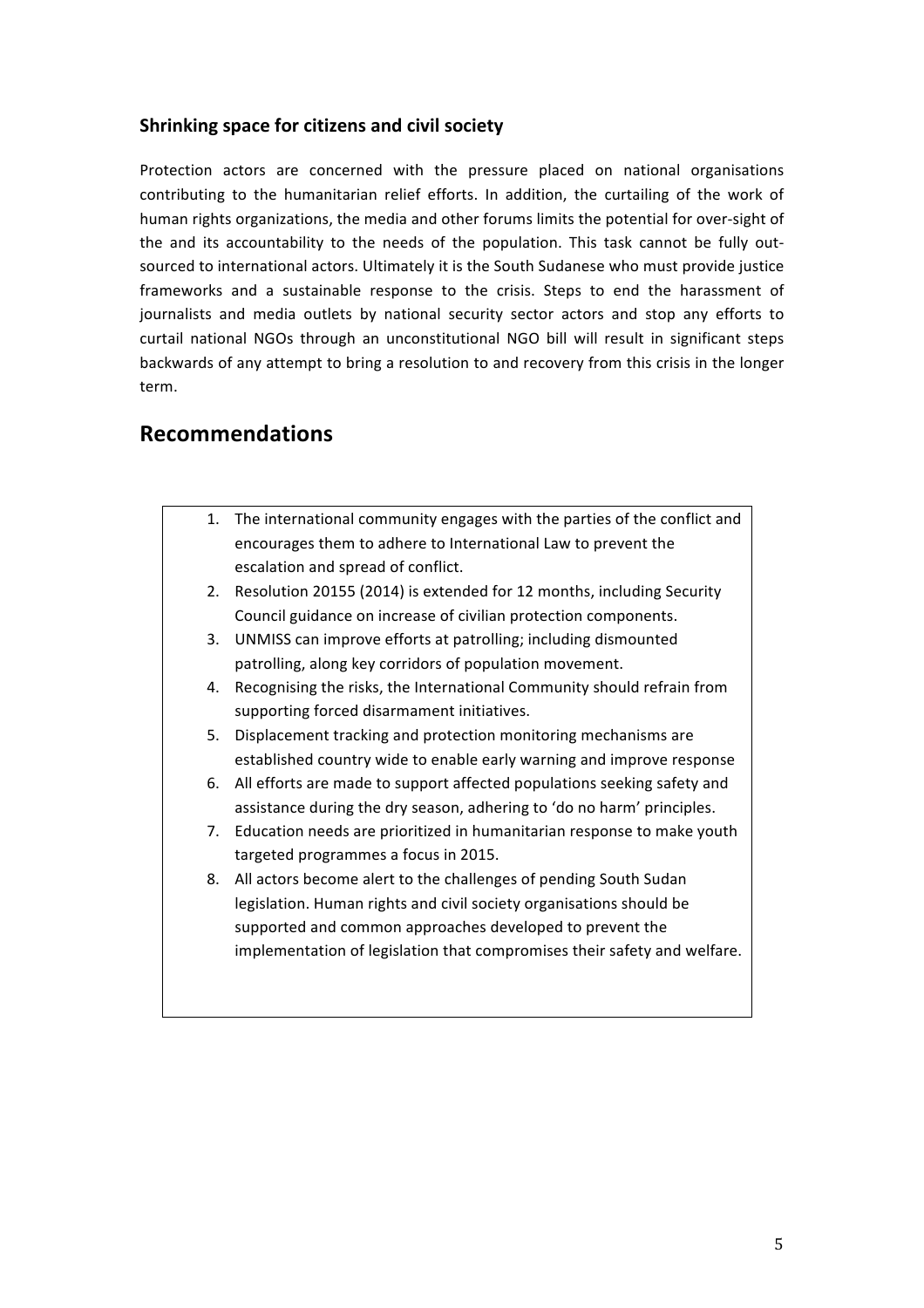### **Introduction**

Since the outbreak of armed conflict in South Sudan, the main political parties have entered a stalemate. Neither side has honoured commitments to cease hostilities or to define a common framework for resolving the conflict. This is a situation that has uprooted 1.8 million people, and precipitated one of the largest humanitarian emergencies in the region. A disconnect between the mediation process, political events, and the landscape of military engagement and armed conflict is clearly apparent. The Intergovernmental Authority for Development (IGAD), a key sponsor of the mediation process and the international community at large, has so far not succeeded in ensuring that *issues of accountability* are appropriately addressed in the conflict.<sup>5</sup> A powerful reminder of the failure to address accountability for human rights violations in armed conflict is the now redundant 2005 Comprehensive Peace Agreement (CPA).

This is the third in a series of protection trends analysis papers (January and May 2014) from the South Sudan Protection Cluster. It discusses the critical and emerging protection trends that have characterized the period between May and September 2014. $^6$  These include the rise of sexual violence, forced child recruitment, restrictions to freedom of movement for conflict-affected populations. This is in addition to punitive government regulations imposed on civil society in contravention of international human rights standards.

Physical insecurity caused by armed conflict remains the single largest protection threat in **South Sudan.** Since the May 2014 Protection Trends Analysis, the humanitarian community has witnessed an entrenchment of violence and its impacts. Trends observed in this report explain a continuation or consequence of that ongoing instability and violence.

The anticipated lull in fighting during the rainy season (May-October) has not transpired. Military activities continue in the states of Greater Upper Nile, Jonglei, Unity and Upper Nile.<sup>7</sup> Coupled with food insecurity, violence has continued to displace populations across South Sudan.

Between May and September 2014 a further 547,000 people have become internally displaced and 178,600 have crossed borders to become refugees.<sup>8</sup> Violence has spread throughout the country, with pockets of military defections and desertions seen in the Greater Bahr El-Ghazals and Greater Equatorias States.<sup>9</sup> There are also reports of preemptive displacement from these regions as populations fear the result of reported or reconfigurations of political alliances, experience on-going conflict and fear an increase in

<u> 1989 - Johann Stein, marwolaethau a bh</u>

<sup>&</sup>lt;sup>5</sup> Since January 2014, the Cessation of Hostilities (CoH) Agreement has been signed twice and each time abrogated.

<sup>&</sup>lt;sup>6</sup> Protection Trends Papers can be found on http://southsudanprotectioncluster.org/.<br><sup>7</sup> Hutton, L., *South Sudan: From Fragility at Independence to a Crisis of Sovereignty,* Clingendael Institute, March 2014.<br><sup>8</sup> UN OCHA, *South Sudan Crisis Situation Report*, No. 56, 25 September 2014.

<sup>&</sup>lt;sup>9</sup> Macro Analysis of Conflict in South Sudan, Protection Cluster, August 2014.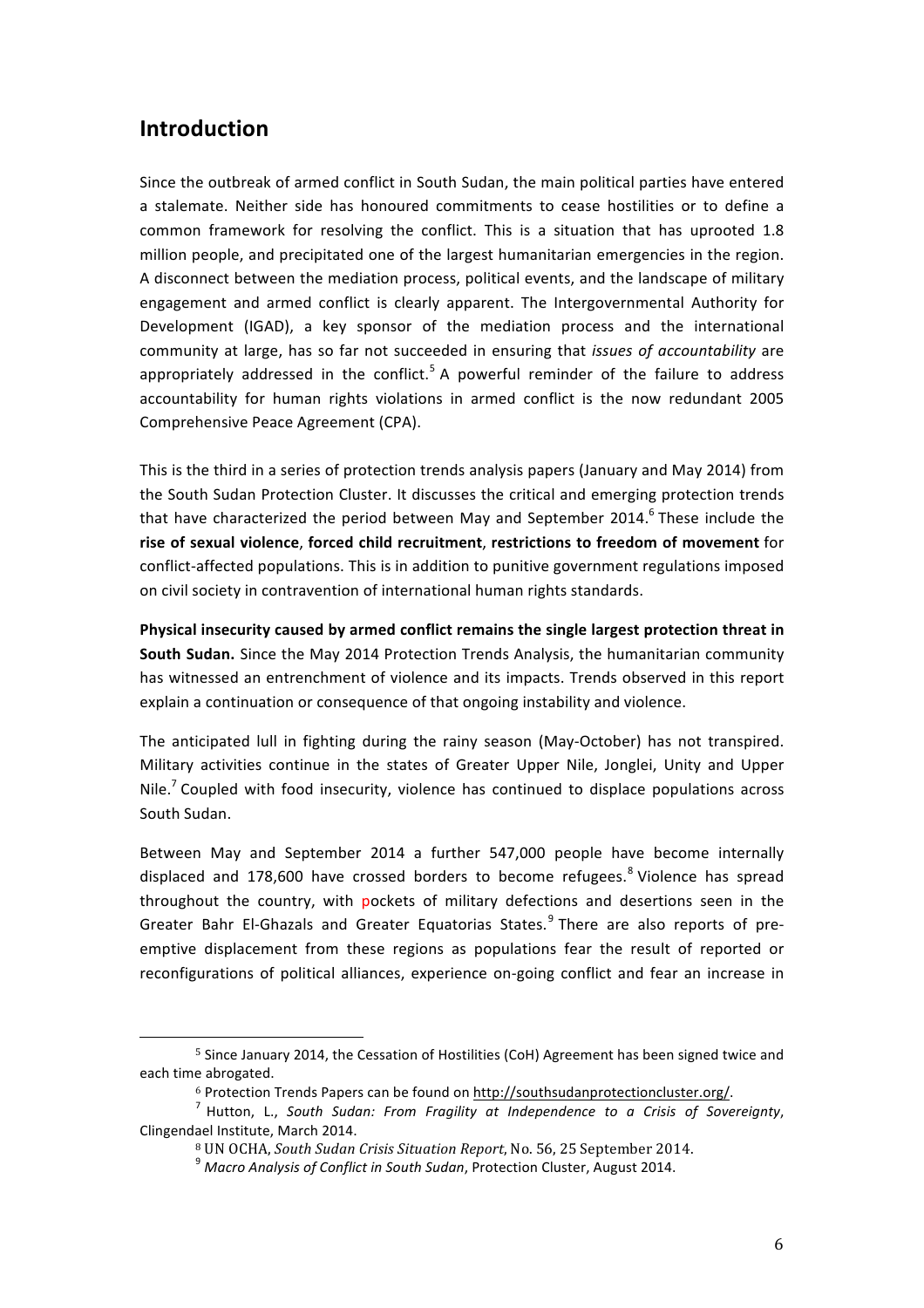military engagement during the dry season when unblocked roads make units more mobile. 10

States previously deemed "stable" are becoming embroiled in inter-communal violence as populations face pressure to align with a particular political authority and fall under its control. Lakes State is an example. The Government has conducted disarmament campaigns of the Opposition while at the same time encouraged, localised violence as a form of political survivalism. Despite this, Lakes State in recent months has erupted in violence, demonstrating the pressure on the population to take sides and also which has linked local and national tensions, and eroded citizen-government relations across the country. .

As the resources for the conflict focus largely on the most affected States, a broader lens is required. The emphasis is on the humanitarian community to be flexible enough to respond to a shifting conflict but also active in reminding the political community it must intervene to prevent conflict from spreading.

Food insecurity and conflict is forcing people to move in search of safety and assistance. A dilemma is created when the population seeks help but must put itself in harm's way to do so. Armed actors have continued to perpetrate an armed conflict through the deliberate targeting of the civilian population and key social and economic networks for the purposes of social control, resource acquisition, collective punishment and ultimately the maintenance of armed conflict. Civilians are regularly denied access to essential services and access to livelihoods. Markets have been destroyed and/or looted and people are prone to physical harassment or attack as a result of their political and/or ethnic identity.<sup>11</sup> Gender based and sexual violence whilst not a new threat to people in South Sudan, where domestic violence, abductions of girls and forced marriages existed in society before the crisis, but it is more complex during armed conflict, with different risks, threats of exposure, and intentions involved. The UN Special Representative of the Secretary-General on Sexual Violence in Conflict Ms. Zainab Hawa Bangura noted violations including the widespread, targeted and brutal rape of women, men and children within and outside Protection of Civilians (PoC) sites, and in rural locations. Also reported were increases in domestic rape, abductions and appropriations of "SPLA wives", as well as the castration of boys of perceived "fighting age". Risks of sexual violence have been particularly evident during movement of populations in search of food, goods and services and other livelihoods assets.

Violence, displacement and coercion in conflict have all contributed to create a broad **spectrum of vulnerability** and exacerbate the threats faced by key population groups including children, elderly persons, and persons with disabilities. For persons with disabilities and the elderly the risk of being excluded or invisible within emergency response or deprioritised at the household level or within the community as resources become scarce is high. 

<u> 1989 - Johann Stein, marwolaethau a bh</u>

<sup>&</sup>lt;sup>10</sup> Consultations with South Sudan thematic and context experts, August 2014.<br><sup>11</sup> *Massacres, Unlawful killings and Pillage,* Human Rights Watch, August 2014. http://www.hrw.org/news/2014/08/08/south-sudan-massacres-unlawful-killings-pillage, accessed 24 October, 2014.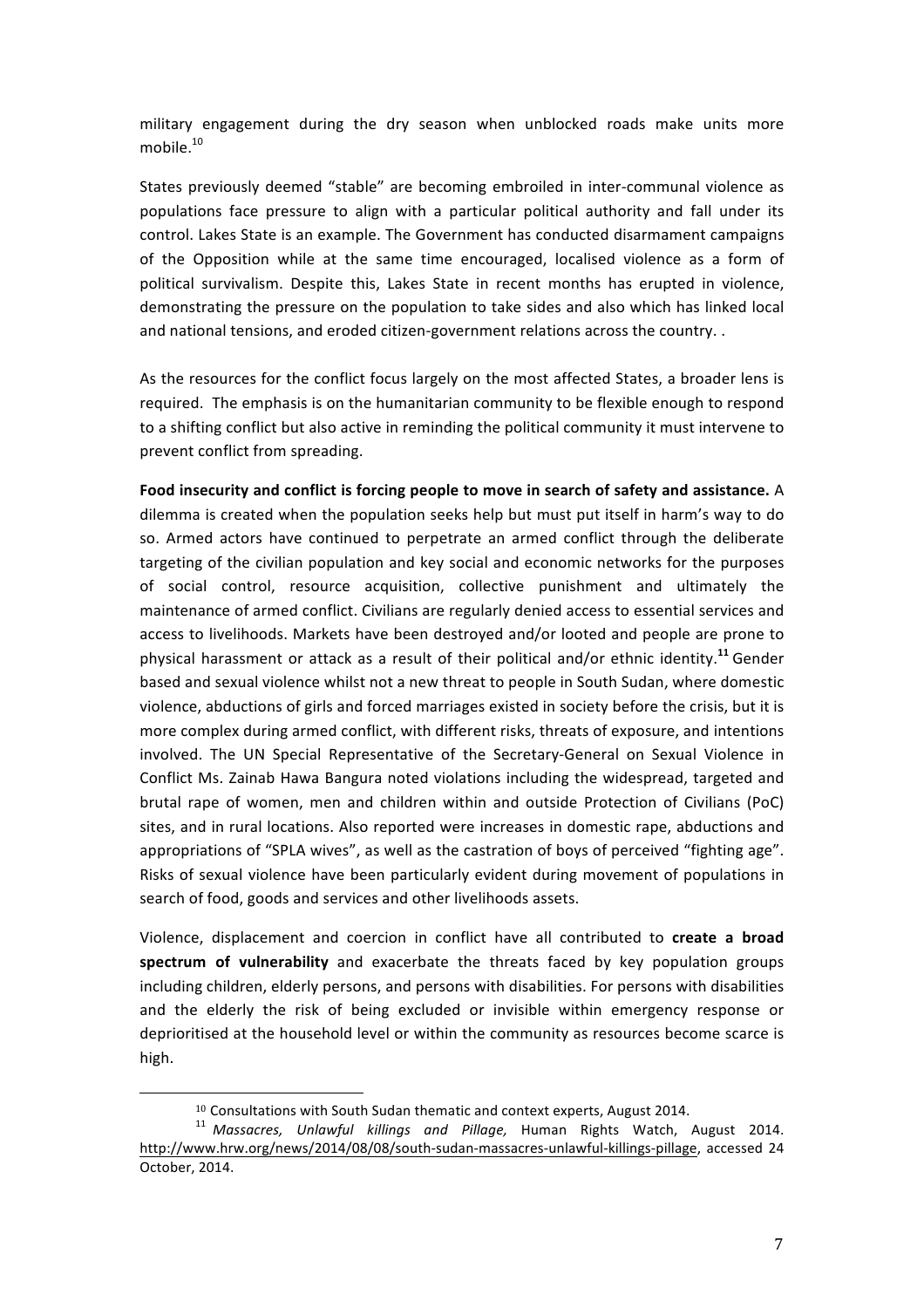**Children continue to be vulnerable to broadened threats.** The impact of the conflict on children has been grave and become more pronounced during this reporting period. Humanitarian agencies have reported that thousands of children continue to be forcibly recruited into the SPLA and SPLA-in-Opposition.<sup>12</sup> Others have been forced to join community defence groups and been used routinely to man frontlines. Thousands have been killed, maimed, raped, and forced to take inordinate risks to support their families. Of the 1.8 million people displaced by the conflict it is assumed that 60% of them are children and adolescents.<sup>13</sup>

**Inside the UNMISS POC sites tensions have continued to grow.** Negative coping strategies have become increasingly apparent during this reporting period. Individuals have engaged in sex for supplies, quick sales of productive assets and been forced to move across hostile frontlines or through checkpoints to secure access to protection and livelihoods assets. The challenges of improving conditions and providing services to basic standards and providing security without and outside PoCs' sites remain a significant challenge. The upcoming dry season is expected to bring new levels of violence and this could precipitate new arrivals to UNMISS PoC sites.<sup>14</sup>

**Measures to promote accountability and national dialogue have taken a blow** this reporting period. In recent months unlawful restrictions have been placed on the media and increasing moves to regulate civil society actors and citizens are apparent. A planned, restrictive NGO Bill, could potentially place protection related activities and broader governance or accountability interventions in contravention of national sovereignty and thereby allow punitive actions to be taken. Worryingly, the passing of a National Security Bill in October 2014 has granted the security forces unrestricted and sweeping powers of detention. It can now make arrests to protect state interests against a range of vague threats to South Sudan sovereignty. This delivers a severe blow to the autonomy of national organisations who seek to assist the humanitarian response but also to engage in critical protection, human rights and accountability activities.

**Humanitarian actors alone cannot** address the significant and protection threats faced by South Sudan. Since the start of the conflict, high level delegations and visits from the UN Secretary General (April 2014), the UN High Commissioner for Human Rights (April 2014), the Special Advisor on the Prevention of Genocide (April 2014), the SRSG for Children in Armed Conflict (July 2014), the United Nations Security Council (August 2014), the AU Commission of Inquiry (August 2014) are welcome signals of the commitment of the

 $12$  Over 9000 child soldiers were reported in April 2014. Despite commitments made to the SRSG for Children in Armed Conflict in July 2014, protection actors and other humanitarians continue to report visible mobilisation of youth. See http://www.unicef.org/protection/57929\_58007.html, accessed 24 October, 2014<br><sup>13</sup> See http://www.unicef.org/esaro/Children\_in\_Sudan\_summary\_sheet\_final.pdf, accessed

<sup>24</sup> October 2014.<br><sup>14</sup> See *OCHA Situation Reports*, January to October 2104, at

https://www.humanitarianresponse.info/, accessed 24 October 2014.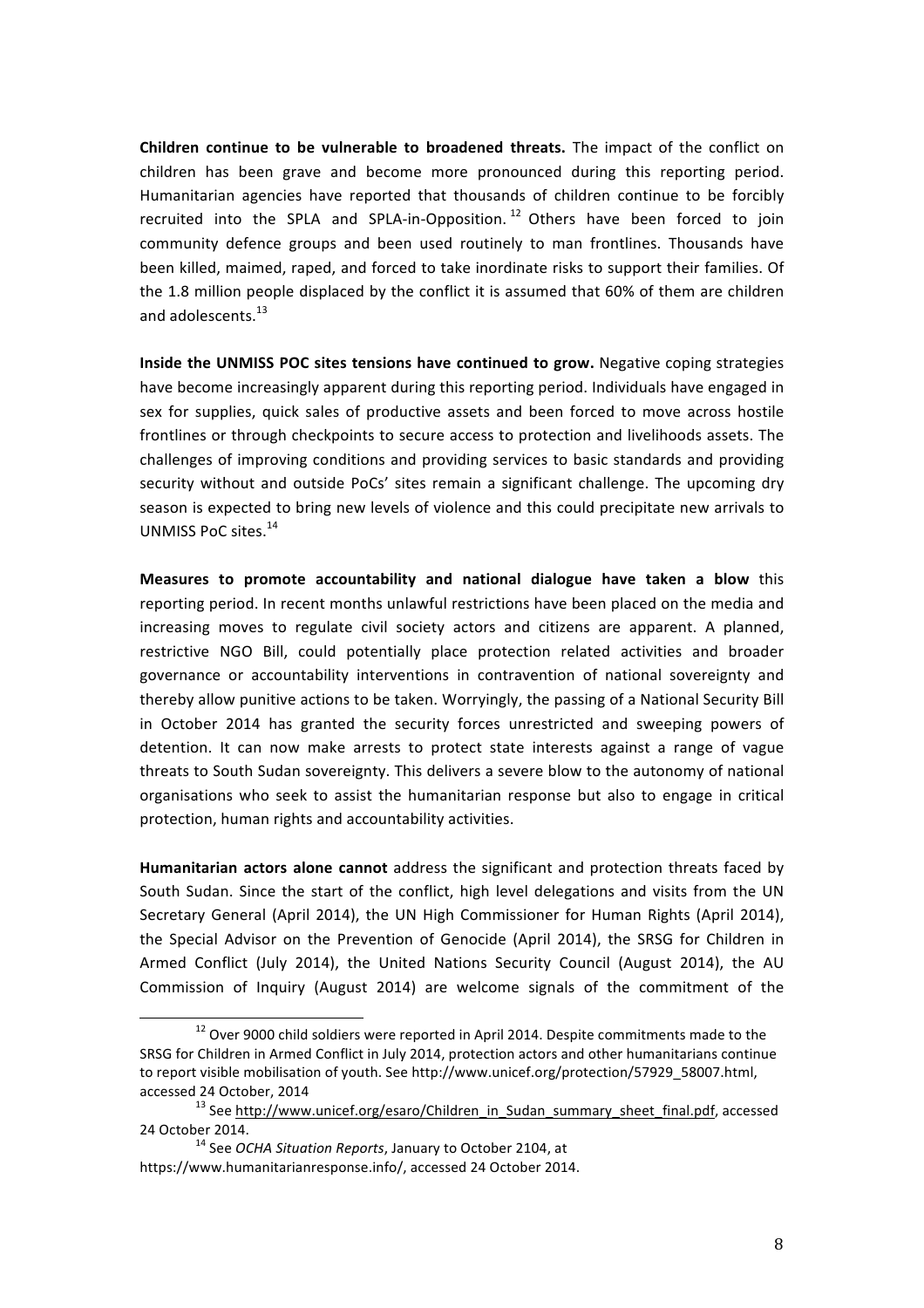international community to promote accountability and lasting political and national solutions to the current crisis. Sustained engagement from both the donor and diplomatic community will be an essential precondition to effective humanitarian response.

# **Beyond Greater Upper Nile**

While much violence has been reported in the Greater Upper Nile region, the interconnectedness of this conflict across the country cannot be under-estimated. The ethnic framing of the conflict is having a significant impact on the civilian population. Groups have been galvanised in their loyalties. The 'Nuer' in particular have developed a pan-identity that links back to historic grievances for the group in South Sudan. However this does not mean we can assume that states not configured along ethnic lines, such as Upper Nile State, are immune from the spread of conflict. Escalating violence in Lakes State is a good illustration of the point, and the next section aims to provide a more detailed understanding of the unique risks of the current conflict to the Greater Bahr el Ghazal region in particular.

Whilst tempting to isolate events in Lakes State to a simplistic issue of seasonal resource competition or parochial clan violence, the causal attributes mirror those at a national level: a crisis of governance, militarisation of political leadership, mobilisation of armed groups, instability caused by violent cattle raiding, and increased sense of marginalisation amongst an increasingly disaffected youth population with easy access to arms.

#### **Background to the conflict in Lakes State**

Lakes State is primarily comprised of members of the Dinka ethnic grouping, which is made up of different sections and clans, except Wulu County, which is predominated by Jur Bel and Bongo people. A significant proportion of the population is reliant on cattle rearing and herding as their main economic activity and so highly prone to cross-state and internal cattle raiding. In Lakes State local youth and key political leaders seeking advantage continue to direct attacks on various sections of the population and destabilize the state.

Seasonal cattle raiding in Lakes State can relate to fights over land, access to water, dowry competition, the abduction of children, and in some cases, revenge for past grievances. Such trends have plagued the area since 2005. Likewise, raids into and from Warrap State, Unity State, and parts of the Equatorias also take place over contests for key resources. Past grievances and justice-seeking behavior amongst communities is finding new expression in more brutal forms of violence. Each new cycle of violence seems to aid and abet a more vicious retaliation. The lack of state accountability for past attacks feeds retaliatory cycles as communities take matters into their own hands and the gulf between citizens' expectations of the state and its actual performance widen. Despite efforts to improve local access to justice mechanisms, impunity for violence, especially homicide, rape, and destruction of civilian property, have not been appropriately acknowledged or addressed by the state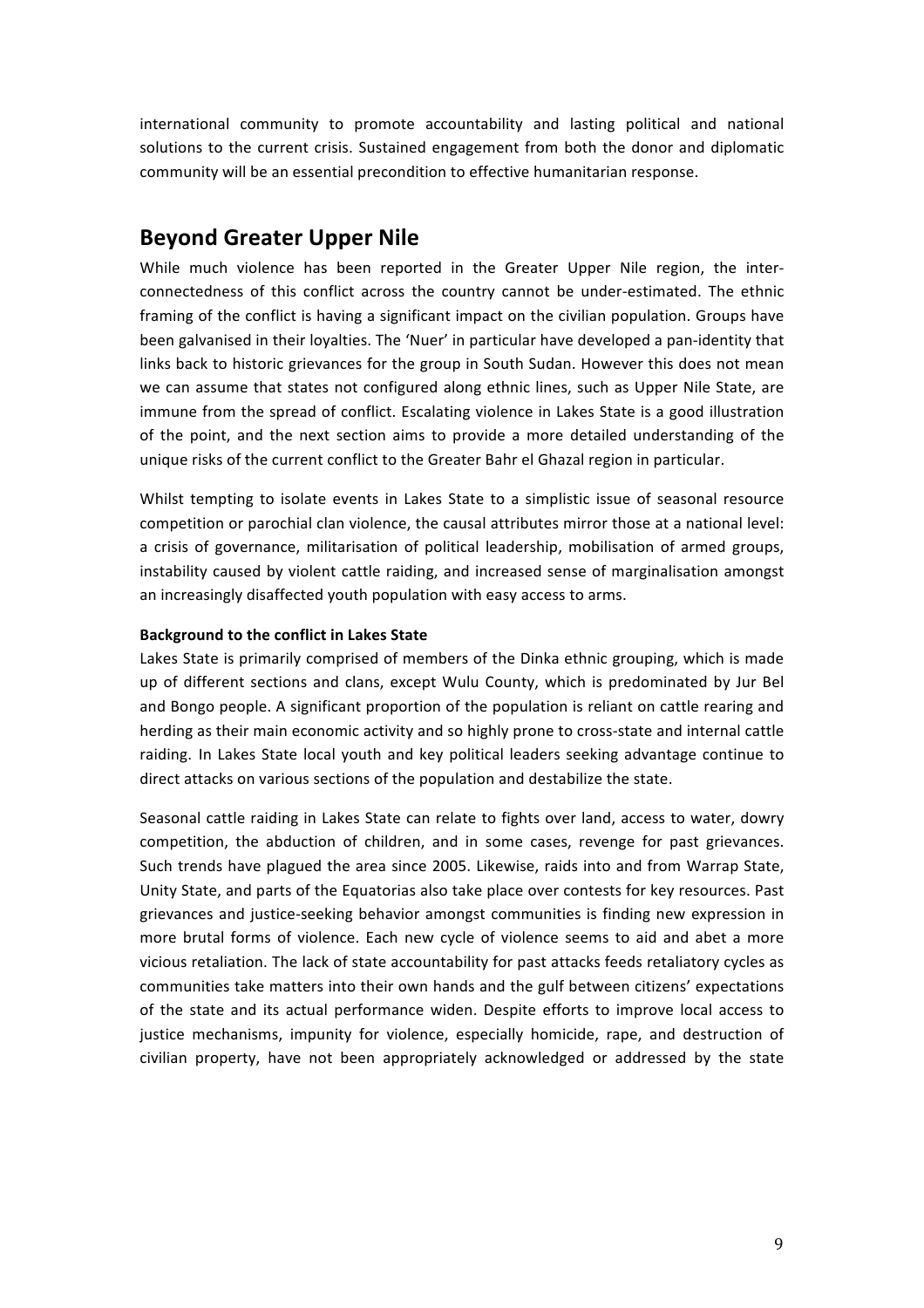government or national actors. Disarming youth has hitherto failed and led to more violence.<sup>15</sup>

Communities are heavily armed across the state. The proliferation of civilian militias is in part due to the deliberate arming of selected cattle camp youth (Gelweng/Titweng) by influential political leaders (former Governors, commissioners and others) for the purposes of building their own protection forces and creating an overall home guard. In the context of pervasive inter-communal violence across the state, neighboring clans and sections have in turn mobilized and armed themselves. The 5 August 2014 assassination of Chief Apareer Chut, an elder relative of the Governor, sparked a renewed cycle of violence against civilians from rival Dinka clans (Gony and Thyuiic), inciting sexual violence and attacks on women and children. This destabilized a population already living under untenable conditions of insecurity and chronic humanitarian need.

A bitter taste lingers from the Governor's January 2014 decision to order the arbitrary arrests and illegal detention of over 130 civilians suspected of armed violence and intercommunal fighting. Families of those arrested were also detained, mistreated and in some case there are reports of torture being used by state forces against women and the elderly.<sup>16</sup>

#### **Internal instability and conflict in Lakes State**

Sharing a border with five other States, Lakes States has historically been prone to violent cattle raiding between Dinka sub-clans, and political instability. During the Second Sudan armed conflict, between 1983 and 2005, Lakes State was a key strategic military base for the SPLM/A and became highly militarised. In recent months, inter- and intra- Dinka clan violence has spiraled out of control in the form of revenge style killings, deliberate attacks against women and children (including widespread rape), and the destruction and looting of critical community livelihoods assets. An open conflict between Governor Matur Chol Dhoul, the state SPLM apparatus, and citizens, has also led to a spate of arbitrary arrests of local chiefs, violent repression of youth and reprisal communal attacks. Broad based opposition against the Governor has most clearly been demonstrated by the Lakes State Legislative Assembly (SLA) requesting Presidential action to remove the Governor.

#### **Impact of violence on the population of Lakes**

There were reports of an alarming increase in the displacement of hundreds of women, children and elderly across Rumbek East and West, Yirol East and West, and some parts of Cueibet and Awerial in August 2014.<sup>17</sup> These displaced households are exceptionally vulnerable as they have been dislocated from local protection mechanisms, essential markets and services, and make an easy target for armed actors seeking resources, as many have fled with cattle and are only able to move at night. Women and children are at high risk of sexual violence, abduction, and indiscriminate violence, and have been forced away from important grazing and agricultural land, weakening their capacity to support the more

 $15$  See, Saferworld reports on civilian disarmament in Lakes State  $www.saferworld.org$ . Accessed 24 October 2014.<br><sup>16</sup> Information from civil society and other actors present in Lakes State. .<br><sup>17</sup> Information from humanitarian organisations: Protection Cluster, UNDSS and UNMISS.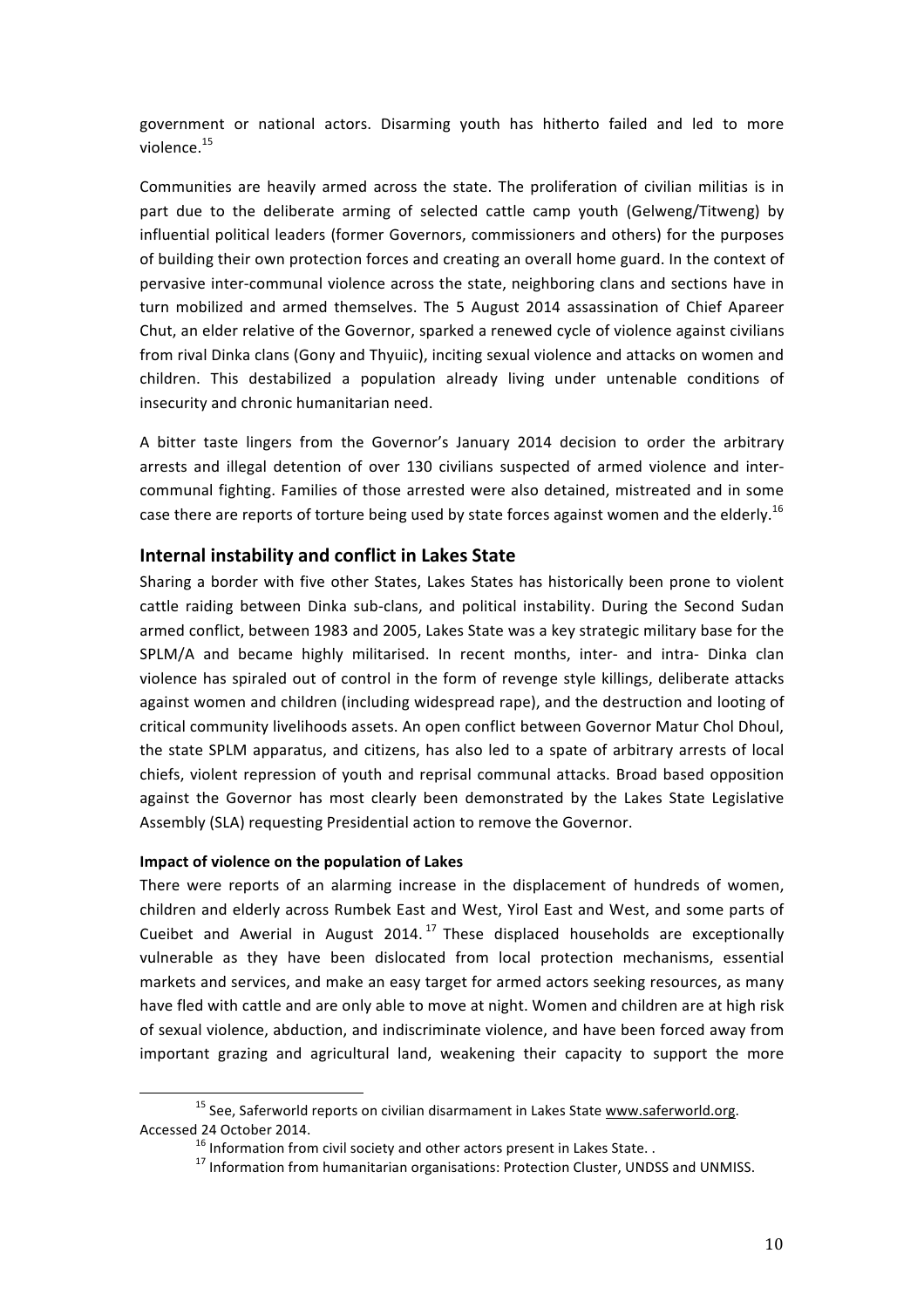vulnerable amongst them. In a State already experiencing crisis levels of food insecurity and loss of cattle in raids, the current violence will devastate large numbers of people currently outside of humanitarian assistance.

The armed conflict is also taking its own toll on residents of Lakes State who are playing host to thousands of conflict-displaced from Jonglei State. Deserting and defecting forces have used the state as a key transit route, raiding and stealing local food stocks on the way. There are also unconfirmed reports of households being forced to divest themselves of essential resources to support the armed conflict effort, including cattle and food.<sup>18</sup>

Perceived or actual threats from the SPLM/A in Opposition or deserting forces are likely to cause pre-emptive displacement of populations as was recently the case when Peter Gadet moved south from Unity State. Such threats include reports of cattle looting and sexual violence as deserting troops and the SPLA move through different parts of the state. Lakes will remain a transit point for different armed groups in months to come and if intercommunal violence continues it will pose new risks to civilians caught in the middle.

#### **The wider conflict in South Sudan**

 

The current Governor of Lakes State, Governor Dhuol, was appointed as a "caretaker" by President Salva Kiir in January 2013, replacing Chol Tong Mayay who is from a rival clan to Dhuol (and was later arrested in December 2013 and accused of instigating a coup with Riek Machar) and had previously failed to address Rumbek's vicious conflicts between Dinka Rup and Kuei clans that raged in 2012. Governor Dhuol was tasked with bringing stability but his leadership has been questioned and a State parliamentary motion sought his removal in August 2014.<sup>19</sup> This same breakdown in trust continues to permeate communities across conflict-affected areas of Lakes.

The Governor's improper dealings with the political opposition and inter-communal violence has increased youth violence against the State and led to increasingly violent communal attacks. The Governor has recently attempted to forcibly disarm armed youth from certain clans and communities, igniting tensions between rival communities, and mobilizing youth to fiercely resist the SPLA and chiefs leading the process. This has occurred against a backdrop whereby youth continue to be armed and mobilized by the Governor in the name of "community security". This oscillating process of arming and then disarming youth groups is a common theme for the SPLA, who flood locations with weapons and then retrieve them once they perceive the situation has abated or spiraled out of control.

Disarmament campaigns have a negative history in South Sudan, with the SPLA often being heavy handed, violent and lacking discipline in the process. In Jonglei in 2013 over 100,000 people were displaced and up to 90% of some villages were destroyed by the SPLA in one such exercise. The situation in Lakes provides an early warning of how political vacuums and tensions can be exploited to fuel tensions, and potentially create broader instability.

<sup>&</sup>lt;sup>18</sup> Reported by individual community members to humanitarian partners July-August 2014.<br><sup>19</sup> See Manyuon, P., *Genesis of Lakes Crisis in South Sudan* (Part 2), Sudan Tribune, at

http://www.sudantribune.com/spip.php?article52660, accessed October 24, 2014.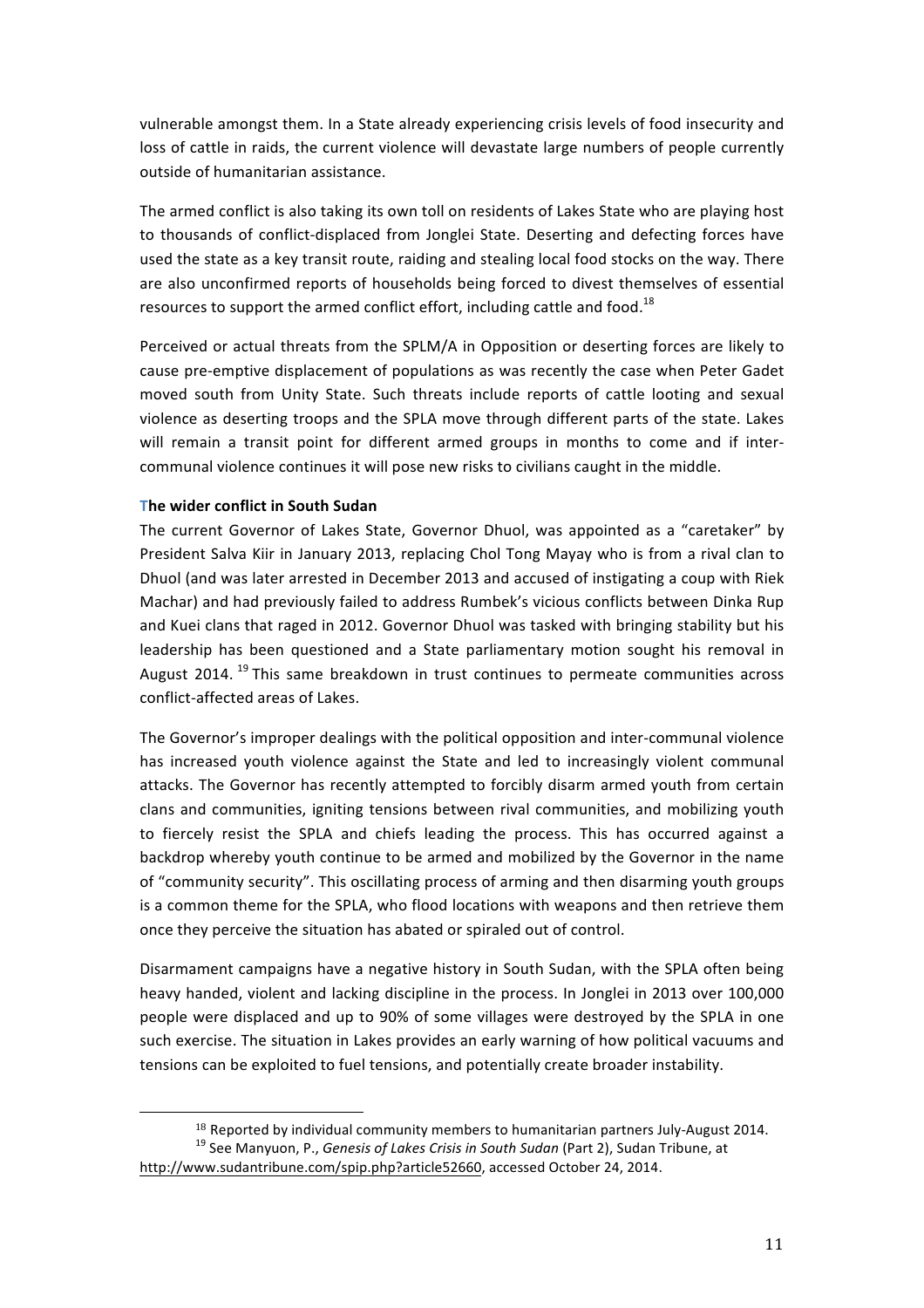## **Freedom to move, freedom to make choices**

During the reporting period, the exposure of the civilian populations to violence and protection threats is related to movement, including the targeting of civilian populations in situ. People moving in Greater Upper Nile, and increasingly other locations such as from Northern Bahr El Ghazal into Darfur, search for food, water, and essential services, as well as to reunite with families. Each movement carries potential risk. Only when populations are able to move safely will they be able to find security and provide for their needs.

When discussing the limited *freedom* of movement in South Sudan this does not mean that there is no movement of affected populations. The current situation is one of extremes: no movement by some populations and hyper-movement of others. The common denominator is a lack of real choice and inability to move free of harm and intimidation. The most basic protective mechanism that all populations require is freedom to seek safety. Displacement has historically been a coping mechanism for civilians - to move away from violence or towards groups that they believe will protect them. The recent reports (July and August 2014) of Nuer populations arriving into POC areas in Juba from other locations in Central Equatoria State indicate that displacement and movement of populations away from perceived or actual conflict has not abated. Armed groups are also adept at taking advantage of people's movement to poach resources to legitimize their authority. This was a common tactic throughout the period of the last major humanitarian intervention, Operation Lifeline Sudan (OLS).

The ability of populations to move safely and securely around the country is critical to personal security. This is one of the first steps towards individuals and communities obtaining durable solutions, without which people will remain inside PoCs or continue to face multiple rounds of displacement. As the conflict protracts, populations will find it harder to seek their own non-militarised protective mechanisms.

### **UNMISS PoC Site in Bor, Jonglei State**

Nuer populations inside Bor PoC sites have virtually suspended all movement outside of the POC area, particularly since the attack on the Bor PoC site on 17 April 2014 by armed actors. People are leaving, if they do, for the purposes of onwards movement, which is creating significant challenges for the viability of populations left behind who are unable to independently retrieve resources such as firewood, fuel, supplementary food etcetera, and or return to their point of displacement. Male IDP's are feeling increasingly trapped inside the PoC, and ongoing reports persist that they require a 'permit' or permission by local authorities to exit the PoC. Increasingly, local authorities are using language of IDP versus host community to differentiate between those who live inside the PoC (IDPs) and those outside (host community). This is despite the majority of IDPs from within the POC being from the greater Bor town area. The inference is that the people inside the PoCs are outsiders and taking from the host community. Creating a binary between IDPs inside the PoC and communities outside maintains feelings of insecurity and stirs potential for community violence against the POC or vice-versa.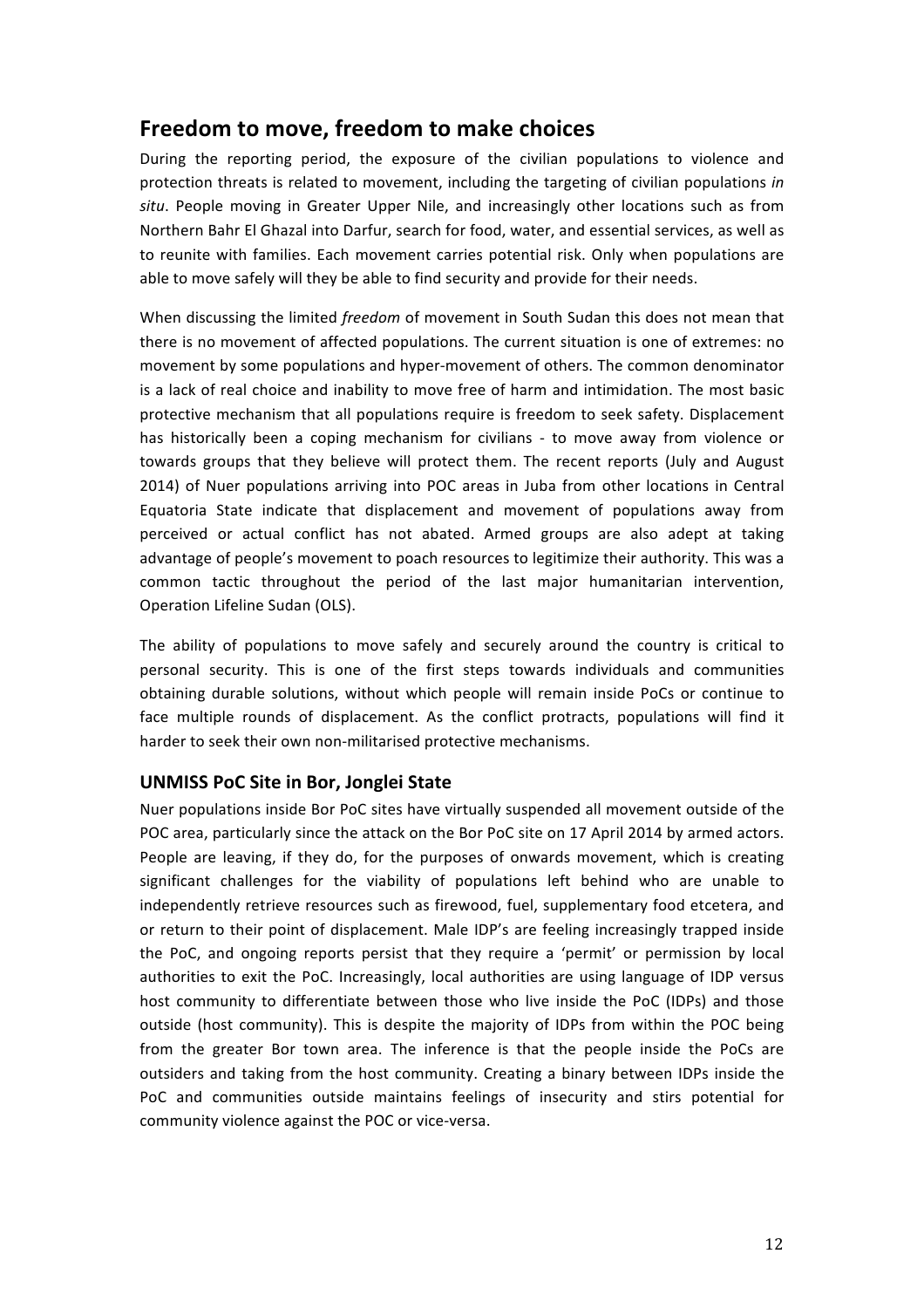#### **Onward options**

Some people are not able to travel to their destination in one move. Juba has played both the role of refuge point and transit site for populations attempting to move to Uganda and Kenya. New arrivals in Juba, from across the country including from other PoC sites, are reported to have had to remain within PoC sites in Juba because they do not have the resources to continue onwards.

The number of refugees from the current armed conflict is approaching half a million people. The likelihood is that there would be more refugees if people had the assets to move onwards. Such people seek livelihood opportunities for IDPs in both the POC sites and refugee camps in neighboring countries. Education has also proven a significant motivator for moving across borders, particularly after educational opportunities were suspended in Greater Upper Nile due to conflict and displacement and also withholding of civil servant salaries for teachers in Opposition-held areas. The desire for education has left children at risk of abuse and manipulation, child trafficking and mobilisation/recruitment from persons promising education elsewhere. Children are also left vulnerable when a lack of resources or insecurity sees families separate and move in different directions.

#### **Violence during movement**

The POC sites checkpoints outside UNMISS PoC sites offer armed groups an opportunity to exert violence and harass civilian populations. In Unity State, populations moving around Unity State, both from Bentiu upwards towards Sudan and downwards towards Leer, have reportedly been subjected to sexual violence, including rape leading to death, the castration of young boys and other violent attacks. Armed groups have also reportedly killed populations moving northwards towards Sudan during the reporting period.

Armed groups control main arterial roads, which enables them to establish checkpoints where populations are put at risk, at best to face taxation of assets and at worst, violence or death. This includes 'contributions' of food assistance to armed groups. Humanitarians also experience such 'informal' taxations while moving assistance around the country, which increases the cost of bringing humanitarian relief to people around the country.

In Greater Upper Nile, people attempting to move between hostile community defense forces are perceived as outsiders. With no coherent picture on where people are being displaced to - as populations are pushed deeper into the bush and further out of the country - a consistent and coherent picture of the violence they face in transit is being provided by men and women across the country.

#### **Coerced Movement**

As the conflict continues, humanitarians are becoming more concerned about the possibility of coerced movements of IDP populations. Distributing agencies are cautious about a repeat of past armed conflict where populations were drawn into locations by armed groups and/or sent to collect food. Reports of manipulation of population movements are of concern but difficult to verify. The situation is complicated when community leadership deliberately misinforms IDP populations and external sources.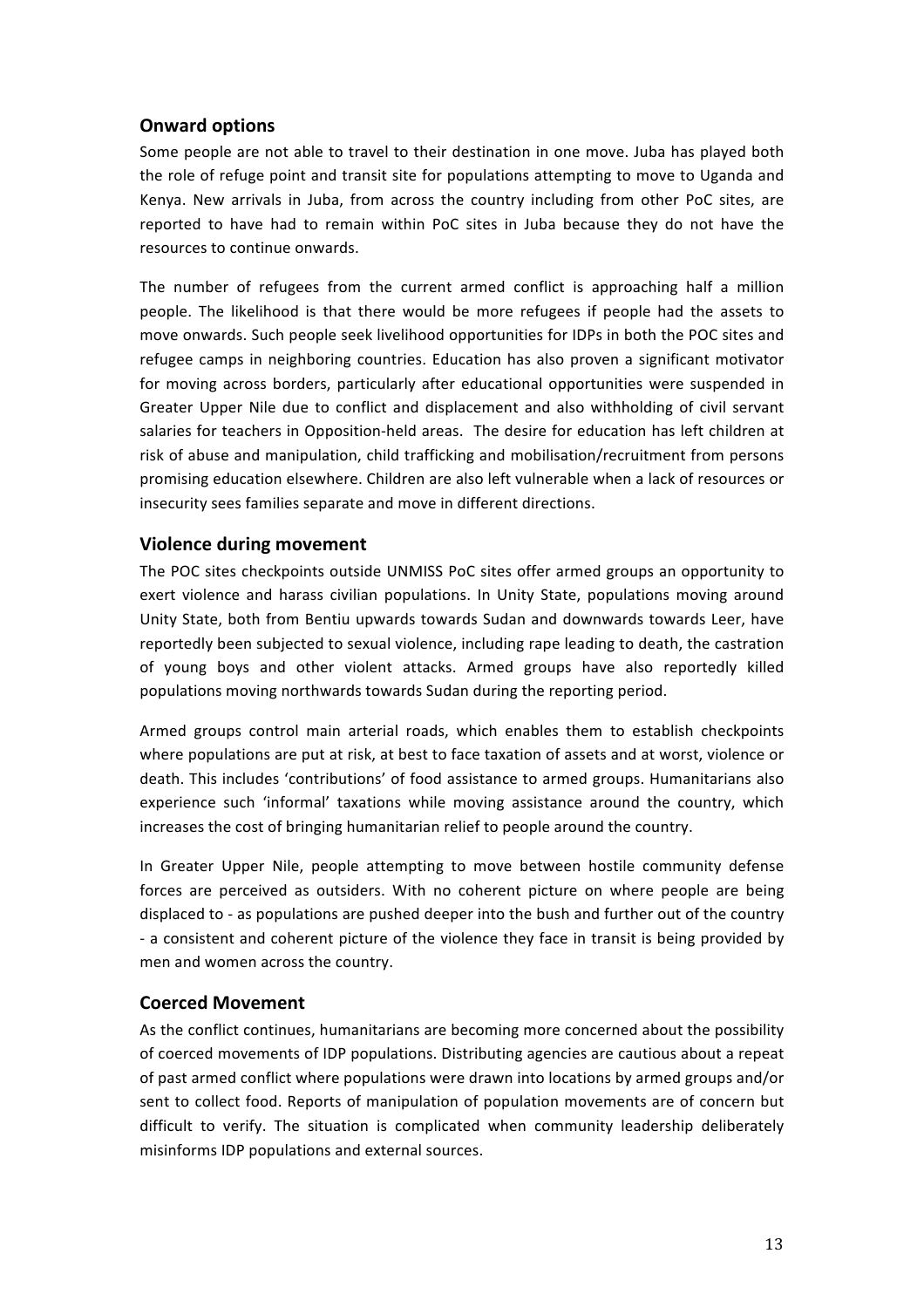#### **Mines and Other Explosive Remnants of War**

The resumption of conflict has led to additional contamination from Explosive Remnants of War (ERW), with Jonglei, Upper Nile and Unity States being the worst affected. In addition to ERW contamination from artillery rounds, mortars, rockets, grenades, etcetera, UN Mine Action Service (UNMAS) also confirmed the use of cluster munitions along the Juba – Bor road in early 2014, setting a deadly precedent in the conflict. The recent fighting has compounded the legacy contamination problem from previous conflicts and increased the threat from explosive hazards in urban areas, on roads, at airfields, and in/around United Nations facilities such as UNMISS bases and other UN structures in State capitals. In this regard, repeated armed confrontations between the SPLA and Opposition to secure key infrastructure such as the Bentiu and Malakal airfields have resulted in the need for surveys and clearance of hazardous items to safely resume aid operations.

Five anti-tanks mine accidents on key transport routes in Unity State have occurred during this reporting period. The is noteworthy as it has had a direct impact on aid operations, freedom of movement for communities, and created the spectre that this tactic could become more frequent or emerge in other areas.

# **Ongoing Risks to children in the conflict**

As the armed conflict in South Sudan progresses, the alarm is raised that another potential 'lost' generation in South Sudan is being created. Deprived of opportunities for education, IDPs, refugees in neighbouring countries, recruited and mobilized youth, fearing risks to personal safety, live challenging childhoods. Often separated from family, these are risks that children are increasingly being forced to navigate alone. Reports of child soldier mobilization, including by community groups, has increased, with reports of children being sent to neighboring countries by powerful community figures to receive an education eerily echoing patterns of child recruitment during the second civil armed conflict, where armed actors engaged in 'long term investment' in children as soldiers.

### **Violence against children**

Like violence against women, the level of violence directed towards children during this conflict warrants serious concern. Armed groups are treating children as legitimate targets in conflict but also legitimate military forces. The SRSG for Children in Armed Conflict Leila Zerrougui's visit to South Sudan in July 2014 emphasized deep concern for children trapped in conflict.

### **Recruitment of children**

Recruitment and deployment of children in armed groups and police services continues to be observed throughout the rainy season in the Greater Upper Nile region where the highest concentration of formal armed actors are present and also in other states such as Lakes.<sup>20</sup> This mobilization and deployment continues to be flagrant and often indifferent to the

<sup>&</sup>lt;sup>20</sup> See http://www.enoughproject.org/blogs/caught-crossfire-child-soldiers-south-sudanhave-few-alternatives,.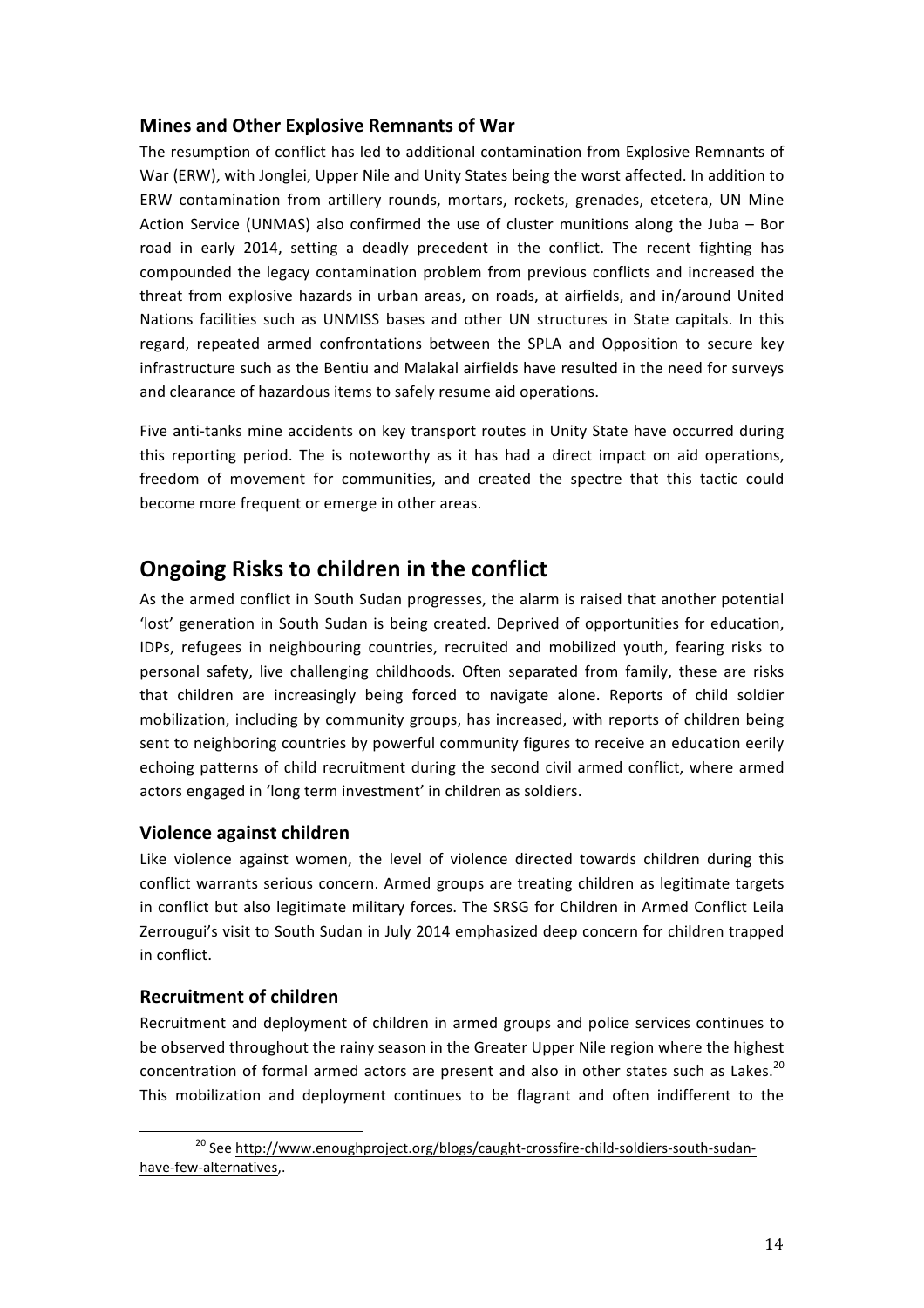presence of international actors. During the reporting period, significant mobilisation was reported in Unity and Upper Nile States.

While there has been a focus on the mobilisation of boys into armed actors, an often overlooked issue is the mobilisation of girls. Girls are mobilised into armed groups in order to provide sexual services, domestic labour and other functions for armed groups, including the SPLA and SPLA/IO.

In August 2014 a framework agreement was developed to reduce risk to children  $-$  a commitment by the GRSS and SPLA-IO to sign an action plan to eliminate the use of child soldiers.<sup>21</sup> In May 2014, Riek Machar signed a commitment with the UN Special Representative of the Secretary-General for Children in Armed Conflict to 'take all measures to prevent grave violations against children immediately,' i.e. the use of children by armed forces or armed groups in any capacity, including as combatants, cooks, porters, messengers, spies and collaborators. He also acknowledged that boys and girls might be recruited for sexual purposes. But all of the commitments continue to be breached.

#### **Forced to cross borders**

The numbers of children crossing the border into neighboring countries continues, as children become refugees in search of protection and services. Education is a key motivator for people who send their children across borders. Children then become separated from their families and become part of a child-headed household. Reports of children traveling to Ethiopia and other countries for education related to recruitment and mobilisation have been observed in the May-September 2014 period.

### **Protecting Civilians**

Since the May 2014 protection trends paper, the United Nations Security Council has adopted a new resolution on the mandate of UNMISS. On 27 May 2014, resolution 2155 abolished UNMISS's capacity-building mandate for government and security actors and refocused its activities to four main areas, including the protection of civilians. While the mandate's language has changed, protection actors remain concerned those basic steps towards the Protection of Civilians, which can be realised by UNMISS, have yet to be taken in a consistent and coherent manner.

In order to conduct patrolling and have presence, UNMISS requires appropriate financial resources. A budget is required for troop provision and deployment of appropriate civilian resources (civil affairs and protection personnel with skills for civilian peace-keeping) to allow tangible impacts such as improved long-range and duration-dismounted patrols, including foot patrols. As tensions rise within POC sites, the resources required to disperse

<sup>&</sup>lt;sup>21</sup> See The Paris Principles, Principles and Guidelines on Children Associated with Armed Forces or Armed Groups, February 2007 at

http://www.unicef.org/protection/files/Paris\_Principles\_EN.pdf, accessed on 24 October, 2014. See also https://childrenandarmedconflict.un.org/press-release/parties-to-conflict-south-sudan-renewcommitment/,.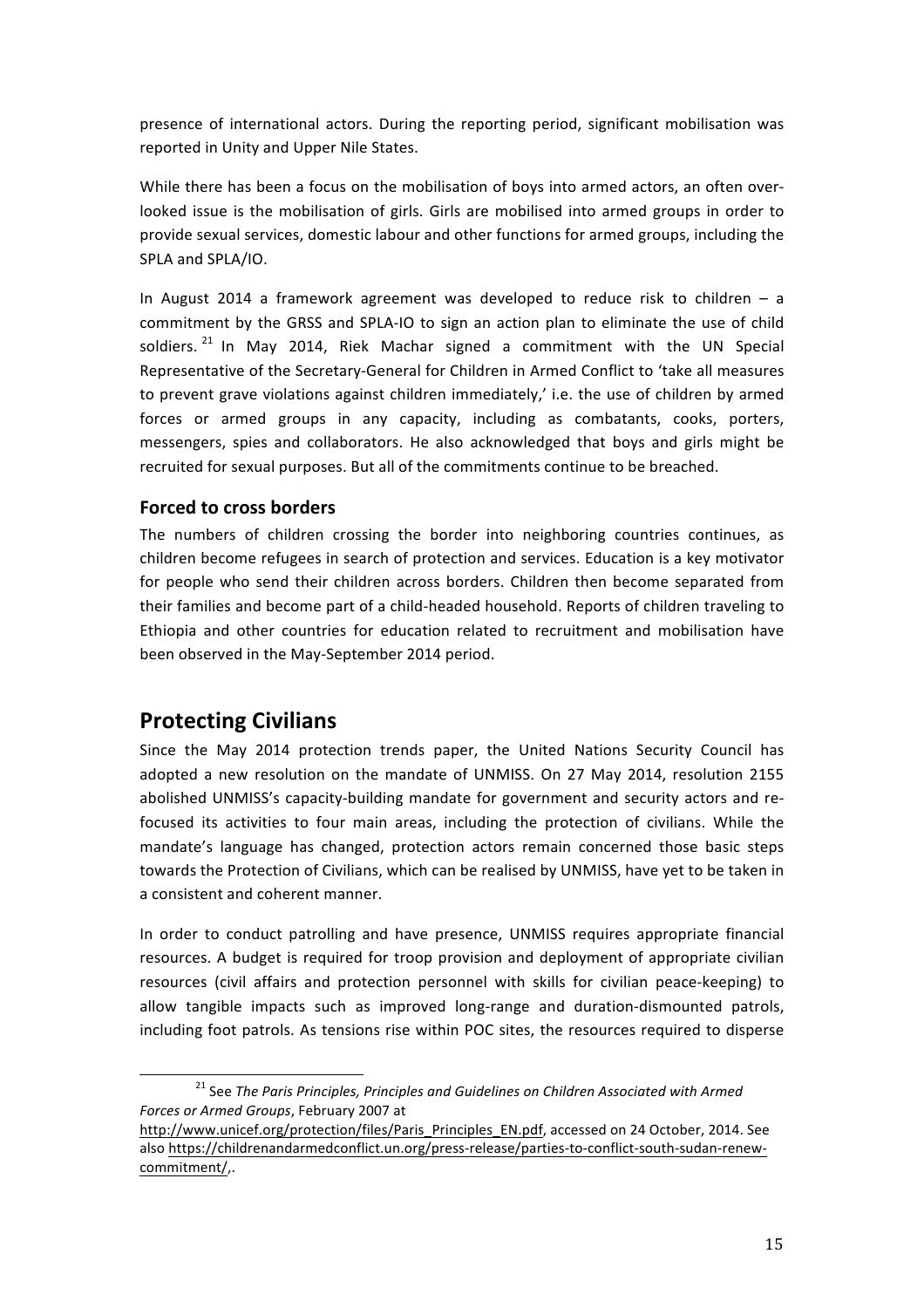tensions, address protection risks and address rule of law gaps is stretching existing resources of humanitarians and UNMISS, and forcing a disproportionately large focus on POC sites, where over 100,000 are displaced, at a cost of supporting the almost 1.3 million persons displaced outside of the POC.

#### **Protection threats around the UNMISS PoC sites**

Actors working with communities in the PoCs have consistently raised the movement of populations in and out of POC areas as a concern. As noted in previous reports, women in particular are more likely to move in and out of POCs to supplement their assets inside the POCs. They leave to grind sorghum, fetch firewood and water, purchase tradable goods etcetera. Almost 70% of all households in PoCs are female-headed, because women are considered less of a safety risk when leaving the POCs compared to men this is a large number of women potentially exposed to violence as they seek goods outside of PoCs..

The militarization of towns such as Malakal, Bor and Bentiu have seen a significant SPLA encroachment near POC sites, including the establishment of checkpoints, and in the case of Malakal, a market outside the formal entrance to the PoC. These checkpoints and other infringements have enabled the SPLA and SPLA-IO to limit the movement of civilians and also pose a risk to civilians who are moving directly in and out of the PoC areas. IDP women report a taxation system has been imposed and that they must pay to bring commodities back into the POC areas such as sorghum, brewing kits to make alcohol to trade and other items. Taxation systems place enormous strain on the market economy of the PoC areas and reduce asset security for the population. The emergence of informal control and localized economies based on exploitation is a clear risk around PoC sites. As witnessed in other PoC areas and large population centres where people have been displaced, some girls and women have adopted survival sex and sex-for-money to increase or supplement household income and livelihoods security.

IDPs in Bentiu POC, Malakal PoC and UN House PoC also report being raped and sexually assaulted moving outside the PoC sites to collect firewood, go to the market, collect water, etcetera. In Bentiu, women are reportedly walking up to two hours (approximately 10 km) in search of firewood to use or sell, due to the depletion of resources in the immediate area surrounding the PoC. This is also reported in areas of high population concentration including Minkaman, Lakes State, where women have to move up to three kilometers to retrieve firewood.

In Juba, the challenges of service provision, including access to medical care inside PoC areas, have caused tensions. Questions have been raised as to whether IDPs should and can move to Juba Teaching Hospital (JTH) for medical care. JTH is the main hospital in Juba. The nature of injuries and injured persons transported to Juba has meant that their cases are sensitive and the patient is at-risk. This includes male Nuers who have not been able to receive medical treatment in locations such as Bor due to risks for their safety. It has also included children who have gunshot wounds and other injuries. Family members who want to visit such patients in hospitals accompany the person to the hospital and also escort bodies for burial in fear of travel to and from JTH. This is in a large part because of reports of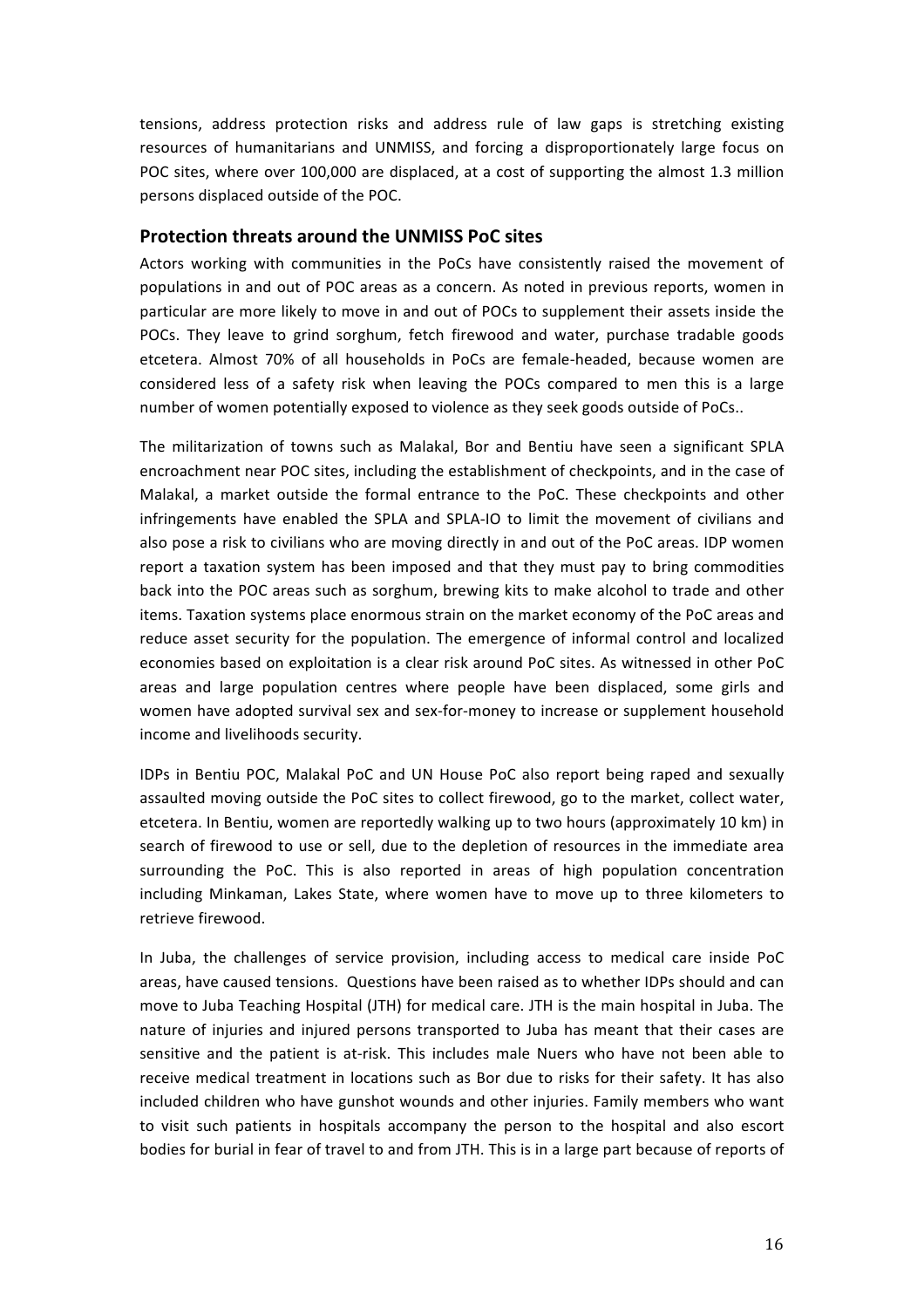violence against Nuer and other groups inside JTH and also being an exposed Nuer in a heavily populated area of Juba.<sup>22</sup>

Humanitarian efforts to reduce risk are encouraged but not simplistic solutions. Addressing a problem such as firewood collection does not solve the problem of sexualized violence. Women leaving the PoC areas provide a context or location for rape, but are not the cause. The current crisis has created opportunities for rape and become characterised by escalated levels of sexual violence and the deliberate targeting of women moving freely. Therefore, integrated patrolling by UNMISS, as well as and civilian patrolling in the Bentiu area, including the monitoring of hospitals and other civilian sites by UNMISS and humanitarians, represent a welcome effort to mitigate against risks for civilians. Patrols at high-risk times for women, for example dusk, must be scaled up to include foot, static and night patrols, and also longer duration patrolling.

#### **Protection threats inside UNMISS PoC sites**

The influx of IDPs into the PoC areas has created significant challenges for UNMISS and humanitarian actors providing safe and secure assistance. The populations inside the PoC areas have risen rather than decreased since the May 2014. While Bor PoC has decreased in size, Bentiu and UN House continue to grow with new arrivals. Civilians living within PoC areas under basic SPHERE standards are under pressure.<sup>23</sup> They live in flooded PoC areas such as Bentiu and Malakal, with stagnating market economies and repeated exposure to violence, which has led to what is termed as 'maladaptive coping mechanisms.' Issues such as the lack of consistent lighting inside the PoCs and lack of space have combined to increase tensions between households and enable opportunistic attacks on people such as sexual violence and theft. Such behavior has repercussions within the PoC and requires a complex response. Sexual violence and escalating tensions within youth groups and youth gangs in particular threatening the larger IDP and humanitarian community in PoCs and are two major issues of concern.

Sexual violence inside the PoC areas is also an ongoing and escalating issue. There is no safe space for women and girls who risk sexual violence outside the PoC areas and inside them at the hands of their own community. Reports of survival sex in the PoCs are steadily increasing and also people using sex to earn an income to supplement their assistance packages. In Malakal the toxic fusion of rape and sex for assets is leading to an increase in pregnancies and self-induced abortions with fetuses disposed in public places already documented.<sup>24</sup> In early September 2014, four women were admitted to hospital due to the infections/sepsis contracted during self-abortion. Women with already large families are also having abortions as are women facing socio-cultural pressures (in traditional Nuer culture an unmarried girl/women is expected to marry her rapist).

 $22$  Reports from protection and health partners and South Sudan media during the reporting period.<br><sup>23</sup> CCCM, *Bentiu Protection of Civilians Site: Call for Urgent Measures*, 8 August 2014.<br><sup>24</sup> IASC Global GenCap follow-up on gender gaps in Malakal, South Sudan, 8-11 August. 2014.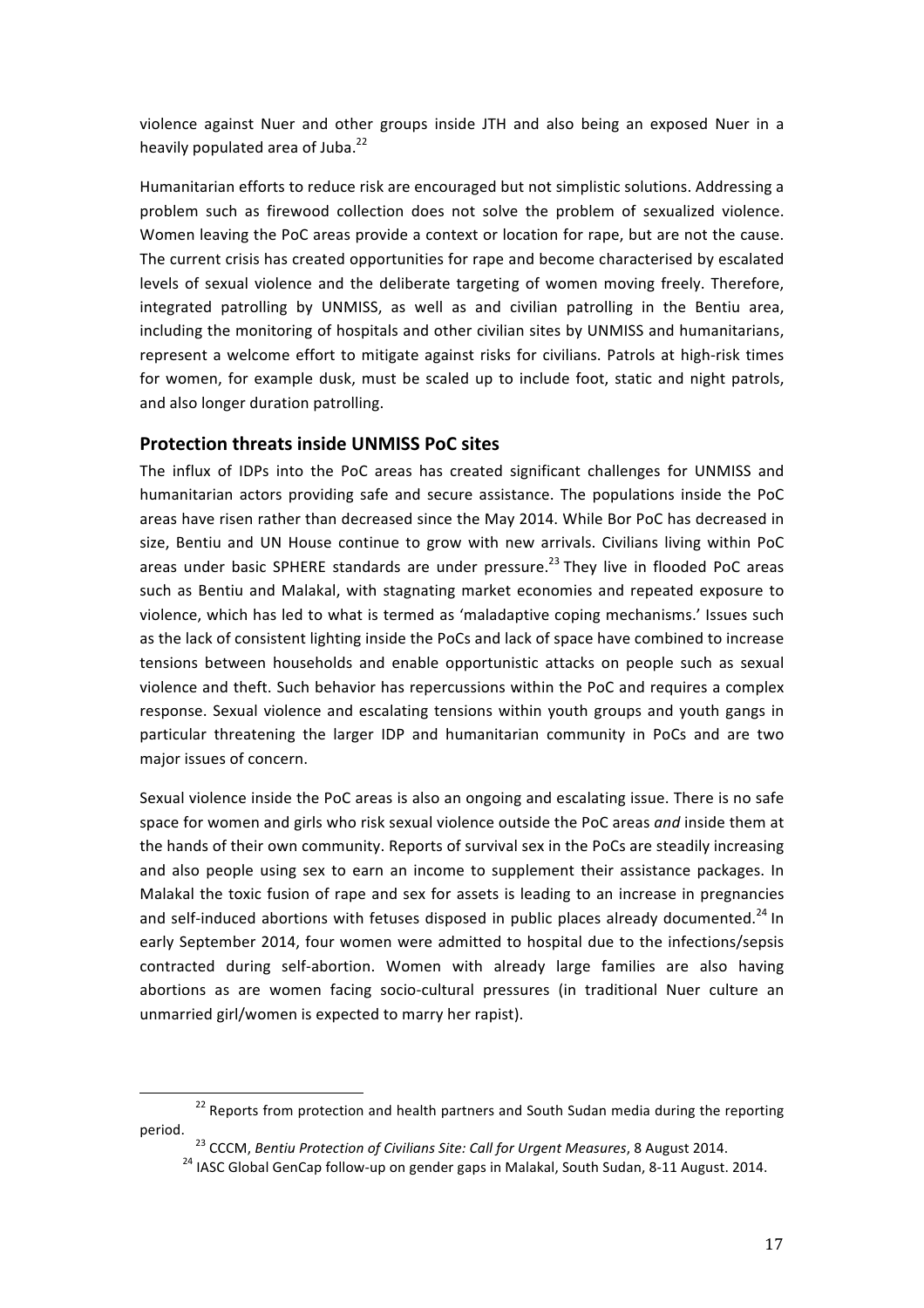The longer the conflict continues the higher the likelihood that women and girls will trade sex to raise an income. This however depends on the continued ability and willingness of men to pay for sex. Household structures are changing due to the conflict leaving more widows, elderly women increasingly heading families and women running the household while husbands are in the frontlines.

Women are increasingly taking on tasks that were previously handled by men and in the absence of a stable means of livelihood take on these maladaptive coping mechanisms. Women must also overcompensate where men are addicted to alcohol and drugs and they are left the sole breadwinner of the family.

Alcohol brewing and selling has been reported amongst women seeking a livelihood alternative, though any real understanding of consumption levels and quality is unknown because alcohol formally contraband in all PoC sites though it remains unregulated. In some locations it is thought that women can make up to 300 South Sudanese Pounds (SSP) from the sale of home-brewed alcohol in return for an investment of just five SSP.<sup>25</sup>

As long as people continue to be unable to resume their traditional livelihoods, alcohol brewing and sales and sex-for-assets will continue to be seen by many as viable livelihood opportunities to supplement their minimum assistance packages and enable people to develop an onward movement strategy.

Youth groups pose a protection threat to women living in the POCs but also face their own risks. Young men, often suffocated by their environment and feeling trapped inside PoCs where they must stay because they risk being killed or recruited outside, are increasingly destabilising the POC areas out of frustration. The result is a radicalised generation fixed in their anti-Government of South Sudan positions in Bentiu, Juba and Bor in particular.

In August and September 2014, the POC sites in Bentiu, Juba and Bor witnessed an increase of youth hostility towards humanitarians and UNMISS over the lack of labour opportunities. Their frustrations saw them randomly demand the expulsion of all national staff not belonging to the ethnic group of the majority IDPs, all in a bid to assert some form control over their captive situation. Youth speak a political narrative of oppression and accuse the humanitarian community of being in alliance with the Government of South Sudan. This has led to incidents of violence against humanitarians in UNMISS Tong Ping (in Juba) and led to an increasingly precarious relationship between humanitarians and the IDPs as the conflict becomes protracted.

As the crisis continues, new arrivals into POC areas represent an increasingly difficult challenge in a community with an already fragile community structure at best. The POC sites often mirror the wider conflict, with escalations and decreases in tensions in the POC reflecting the ebb and flow of the conflict outside.

Three of the five largest POC sites currently host mixed ethnic populations and all host different sub-clans of ethnic groups. IDPs have been witnessed on occasion attacking new

 $25$  As of September 2014.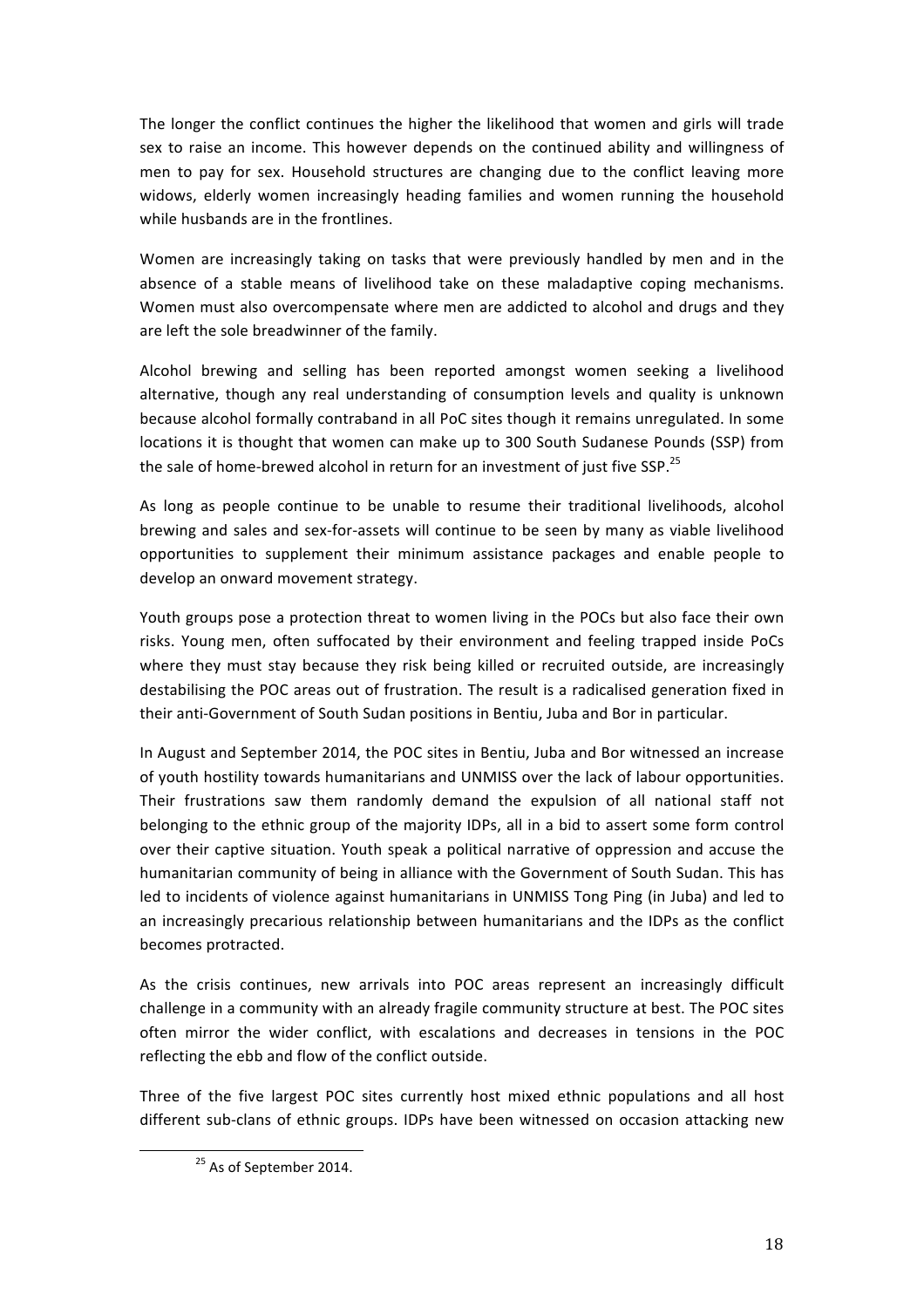arrivals or turning on perceived 'enemies within'. The outflow of Nuer from Malakal POC in August 2014 was attributed to the Nuer IDP's concerns that if Malakal town was attacked, DInka and Shilluk IDPs in turn would attack them.

Practices and policies relating to rule of law and detention continue to create challenges for actors inside the PoC due to the limited rule of law capacity. Concerns for due process increase as actors struggle to deal with escalating tensions but diligence is required for appropriate case management. This means not using detention as recourse when dealing with 'trouble makers' including children in conflict with the law. There are significant concerns about the viability of the Informal Dispute Resolution Mechanisms (IDRM) members and community leaders (inside the UNMISS PoCs) who are entrusted with handling petty civil cases. Issues have been raised over the use of punishments that are not legal under South Sudanese law such as caning for rape survivors and communities attempting to expel people from the POC. $^{26}$ 

In addition to new IDP arrivals, SPLA and SPLA/IO defectors have also presented at POC sites. The assumption is that persons who present as civilians have left an armed group. This creates tensions within POC sites but also poses a dilemma: should persons be seeking temporary refuge and assistance inside POCs with the intention of rejoining armed groups when the opportunity arises? Bearing in mind that any actual or perceived militarization of the POC areas puts at risk the safety and security of the PoC sites.<sup>27</sup> The Bentiu PoC site has already been accused of hosting SPLA IO and the situation has grown further complicated with politically motivated allegations of weapons being found/brought in the camps. This parallel narrative - of victims in PoC areas requiring liberation from within -is a significant cause for concern.

With the likelihood of POC sites continuing to support tens of thousands of people into 2015, the imminent dry season provides limited time to make the necessary preparations to improve conditions inside the POC during the dry season. Programmes must be adjusted to address emerging tensions and risks as well as contingency planning for potential influx of people. 

## **Shrinking space for citizens and civil society**

While recognising the diversity of South Sudanese civil society and the myriad of challenges being faced, this section focuses on two components of South Sudanese civil society: organisations that contribute to accountability and organisations implementing humanitarian programming. The Government of South Sudan has attempted to use regulations to restrict the activities of both groups, in the form of legislation, but also uses

<sup>&</sup>lt;sup>26</sup> Raised by partners during UNMISS Protection and Security meetings in UNMISS PoC sites.<br><sup>27</sup> See: UN Envoy Speaks Out On Allegations Heaped On UNMISS, 3 April 2014 at

https://view.officeapps.live.com/op/view.aspx?src=http%3A%2F%2Fwww.unmiss.unmissions.org%2F Portals%2Funmiss%2FMMR%2FApril%2F4%2520April-2014%2520-

<sup>%2520</sup>Afternoon%2520Media%2520Monitoring%2520Report.docx, accessed October 24, 2014.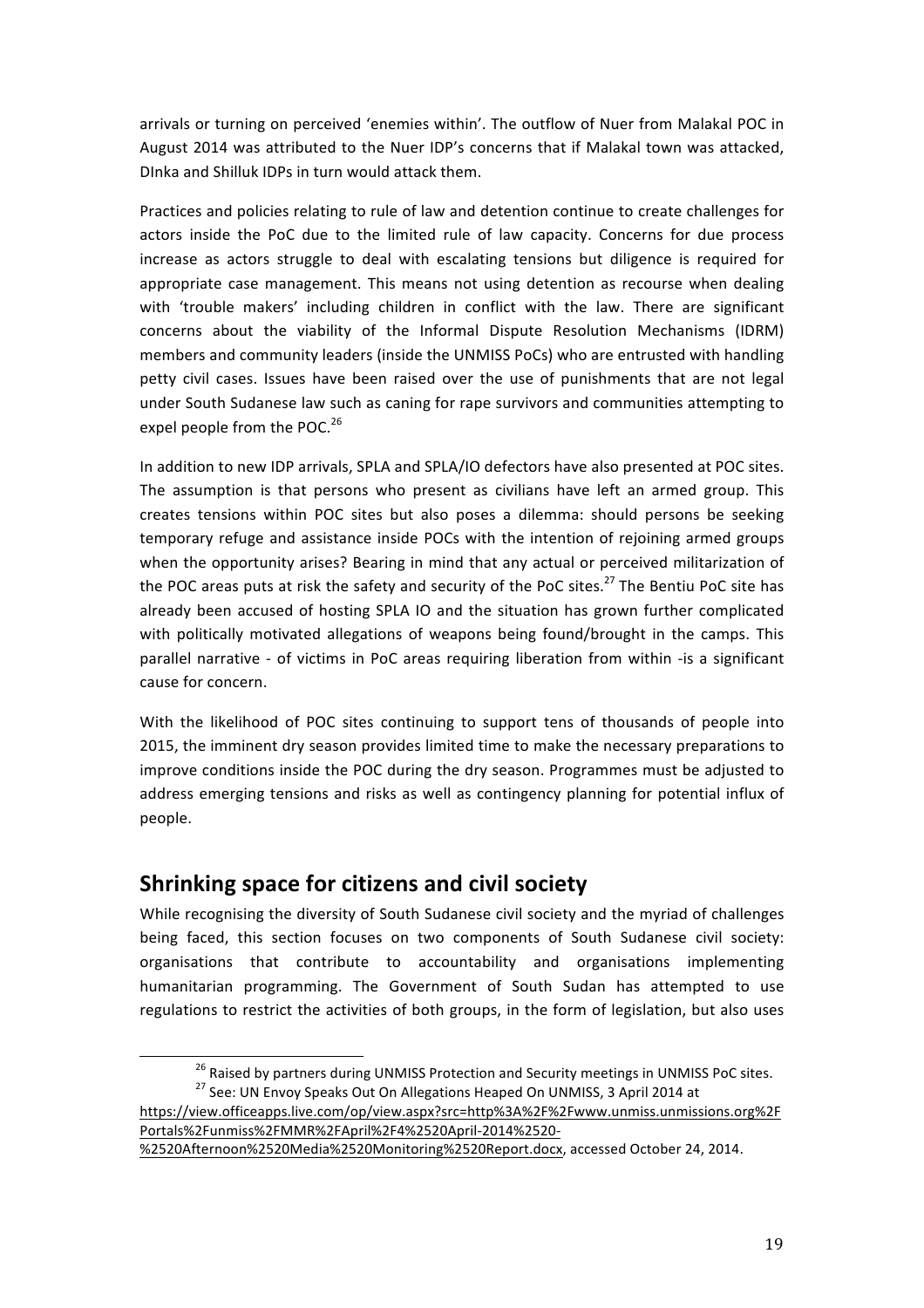harassment, intimidation and violence, which forces an increase in pressure from the Opposition. With the effective out-sourcing of accountability to IGAD and the AU Commission of Enquiries the spotlight is on the treatment and involvement of South Sudan civil society who must be given an opportunity to engage in the essential processes in South Sudan with parity to the other more dominant stakeholders to the conflict, for example the armed actors.

#### **NGO Bill**

In June 2014, the draft NGO Bill in South Sudan re-emerged for a vote in the national assembly in Juba. South Sudan lacks a regulatory bill for operations of NGOs. While there have been previous drafts since independence none of these have been passed. Though there have been some positive re-adjustments since previous incarnations, the nature of the NGO Bill creates concern on several fronts. National NGOs are likely to be the largest casualty of any attempt to excessively regulate organisations.

The Bill itself has failed to be given appropriate parliamentary process. Questions on the legitimacy and legality of the legislation must be sustained to ensure that local organisations are not compromised because of a desire to see the Government continue to 'function'. While important to regulate the activities of NGOs in South Sudan, excessive restriction, or enabling loopholes, will cripple an aid effort depending upon local actors, and fundamentally hinder any accountability and recovery from this conflict.

Notwithstanding questions about government capacity to implement the bill there are a number of key concerns. First, the bill sets out permissible activities for NGOs. The concern centres around the explicit nature of the primacy of state sovereignty as defined by the Government itself. This risks linking activities relating to human rights and protection, which may be critical of state and non-state actors as activities that "compromise" South Sudan's sovereignty. A broad reading could potentially restrict all protection activities and poses questions as to whether humanitarian actors can negotiate with non-state armed actors or even civilian authorities such as the Relief, Rehabilitation Agency in areas where they are in effective control. Or is this a challenge to national sovereignty?

Secondly, the NGO bill proposes the establishment of an NGO Board with membership drawn mostly from the government with seats for representatives from the Ministry of Interior and National Security Service. This body would be responsible for vetting and approving everything from NGO projects to work permits and would reserve the right of blocking NGO activities. This could include humanitarian work. The bill would also subject NGO activities and humanitarian assistance to oversight by both political and security actors. In the case that the government declares a state of emergency security actors play too prominent a role at present in the political decision-making process. Thirdly, the bill confers significant risk on individual aid workers. The application of extremely high punitive fines for breaches to the bill whether committed by them or someone else in their organization is unjust.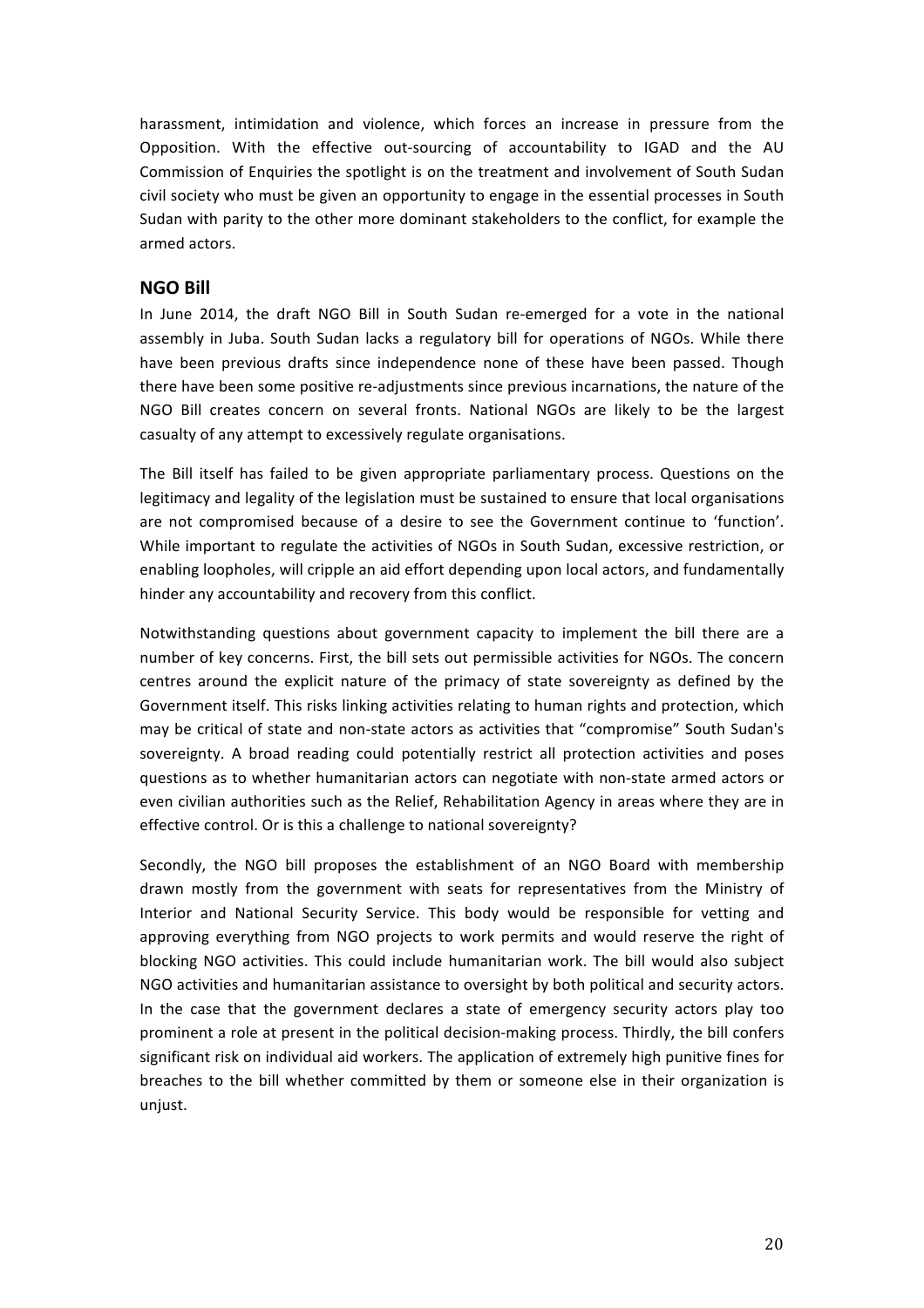The fact that NGO Bill has been under discussion since 2009 as is still unresolved is in itself a point of concern and reflects the state of inertia that NGOs are facing, as well as failure to provide a space in which they can work free from arbitrary harassment and regulation.

#### **Controlling public debate**

NGOs and other civil society actors such as the media are being drawn into the conflict in the same manner as community groups and increasingly facing pressure from the GRSS and South Sudan National Security Services to fall in line with the Government objectives. A significant concern is that any regulation on civil society is another move by the Government of South Sudan to control the public debate on the current conflict. The Government forces have already had a punitive reaction to public unrest related to the conflict and/or other forms of public protest, such as those in Lakes and Western Bahr El Ghazal. The use of armed and administrative response to perceived dissent and opposition is squeezing the space for public discourse around the current conflict and placing pressure on non-armed actors who have a stake in a peaceful resolution to the conflict.

National intelligence services are accused of being behind the ongoing exodus of human rights actors from South Sudan. Amnesty International and Human Rights Watch have identified the same group as being responsible for the targeting of newspapers for closure.<sup>28</sup> Almajhar Alsayasy, the Citizen and Juba Monitor have all had challenges. The former was ordered to close in March 2014, with the Juba Monitor having issues confiscated more than once each month since the conflict started, including on 2 July 2014. Bans on the discussion of issues such as federalism or the reporting of interviews with opposition leaders have been reported, including on 27 June 2014 when the Citizen was told it no longer could run articles on federalism.<sup>29</sup> These are all illustrative of attempts to control the public debate on political and security issues.

#### **Closing operating spaces**

National NGOs and staff members continue to report challenges in operating across lines. They report harassment by the military and administrative functions of both the SPLA and SPLA/IO. Mirroring the challenges faced by national staff of INGO they cite the threat of arrest and the confiscation of materials including phone technology, for example in Panyijar County in September 2014 by the Opposition. In July alone OCHA reported 64 access issues alone by all parties, and INGO's report increased intimidation and potential forced recruitment of national staff by  $IO.^{30}$ 

<sup>29</sup> Messich, A., *The Role of Media in the South Sudanese Context*, Sudan Tribune, at http://www.sudantribune.com/spip.php?article50506, accessed 24 October 2014.

<sup>&</sup>lt;sup>28</sup> The Price of Silence, Amnesty International and Human Rights Watch, August 2014. See https://www.hrw.org/sites/default/files/related\_material/South%20Sudan%20Freedom%20of%20Ex pression%20Briefing%20Document%2C%20Human%20Rights%20Watch%20-

<sup>%20</sup>Amnesty%20International%20August%202014.pdf

<sup>30</sup> For Further information on access issues, please contact UN OCHA Access Unit and South Sudan NGO Forum.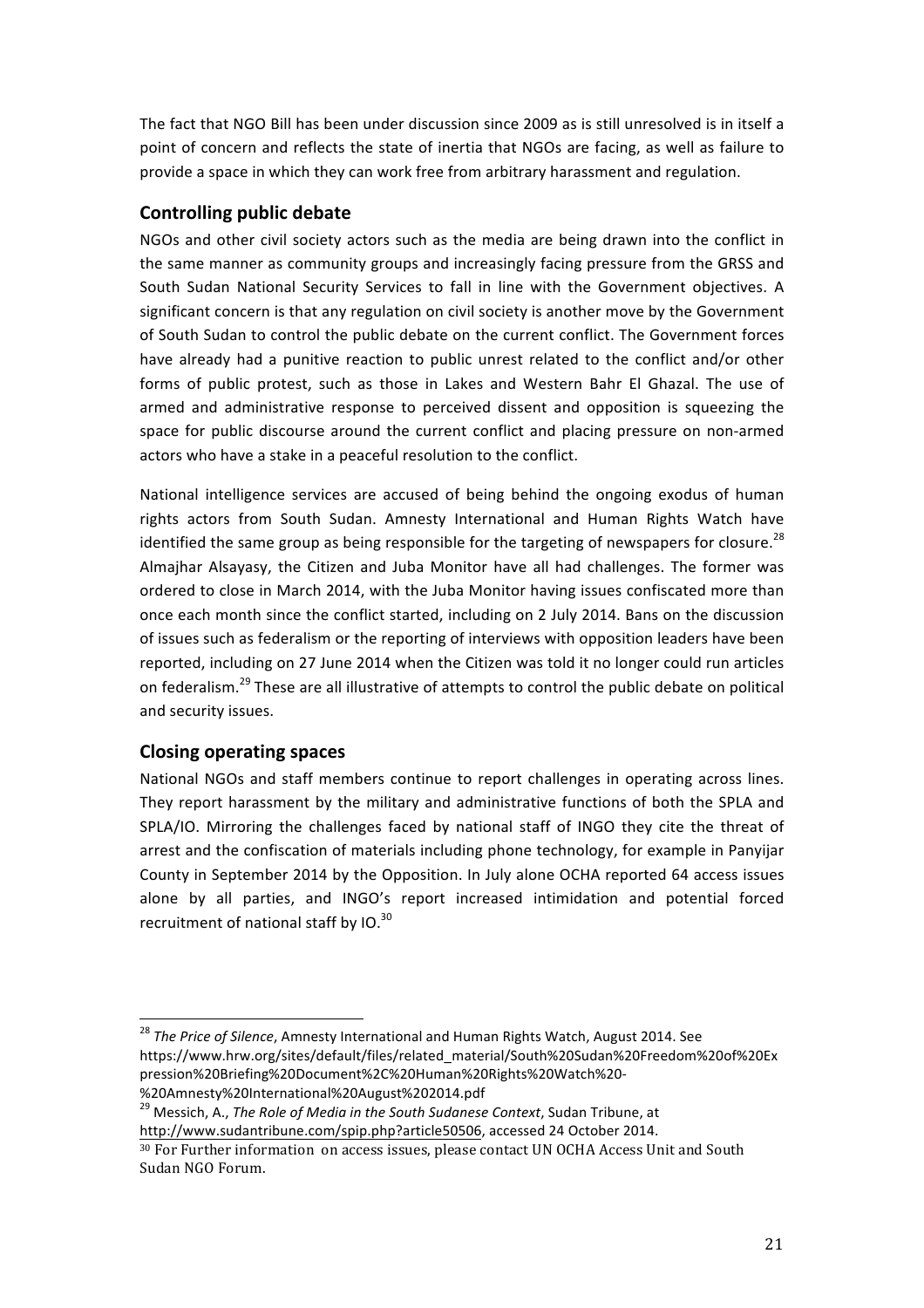# **Conclusion**

Despite framework commitments, such as the Cessation of Hostilities, and the provisions of international human rights and humanitarian law, violence continues in South Sudan. After After ten months there is little optimism that fighting will halt in the immediate future. While there is concern that the dry season will result in an escalation of conflict between armed groups seeking to gain military advantage as heavier machinery can move more easily, the movement of people who may have been trapped by the floods will hopefully give profile to a conflict that remains largely invisible to the international eye. The violence will ebb and flow in conflict areas as armed groups re-negotiate space, but the dry season is expected to be very violent, and that violence is likely to spread and escalate rather than be contained within the one geographical area. Incidents of confrontations between different armed actors, proliferation of armed groups, and the emergence and escalation of peripheral conflicts are all evidence leading to this prediction.

Protection actors in South Sudan are concerned that without a significant shift in the conflict paradigm, including a real and tangible commitment by all parties to the conflict to stop targeting civilians and allow free and safe movement to seek safety, livelihoods and assistance, the end of 2014 and 2015 will see an extension current patterns of displacement and violence. 

The situation in Lakes State and threats in Warrap and Northern Bahr El-Ghazal indicate a conflict that is expanding. The temptation of the Government of South Sudan may be to engage in disarmament campaigns to reduce an escalation of violence. In a context of insecurity, resource scarcity and competition, all in a broader conflict, disarmaments can exacerbate community vulnerabilities as evidenced by past experiences of such processes in Lakes State and elsewhere in the country.<sup>31</sup> Increased engagement with non-humanitarian actors in these States is a matter of urgency and our broader contextual understanding of the situation in South Sudan must not be defined only by our current operational capacity to respond. Armed measures by the Government of South Sudan, such as forced disarmament, are likely to significantly undermine community safety and security, therefore different strategies for engaging with insecure communities should be broached.

The end of the rainy season is likely to bring about a much-anticipated movement of populations across national borders and out of and into PoC sites as well as across large areas in search of food and assistance. Protection and displacement monitoring systems as well as shared early warning systems are essential to understanding the ebbs and flows of a conflict influenced increasingly by food insecurity and inter communal dynamics. This will ensure that everyone is programming to support safe and secure decision making by affected populations.

The dry season also potentially allows for greater access for the humanitarian community. The Humanitarian Programme Cycle 2015 offers a chance to place a heavier focus on activities that strengthen livelihoods, including for those inside the POC. It will also place

 $31$  See, Saferworld reports on civilian disarmament in Lakes State  $\underline{www.saferworld.org}$